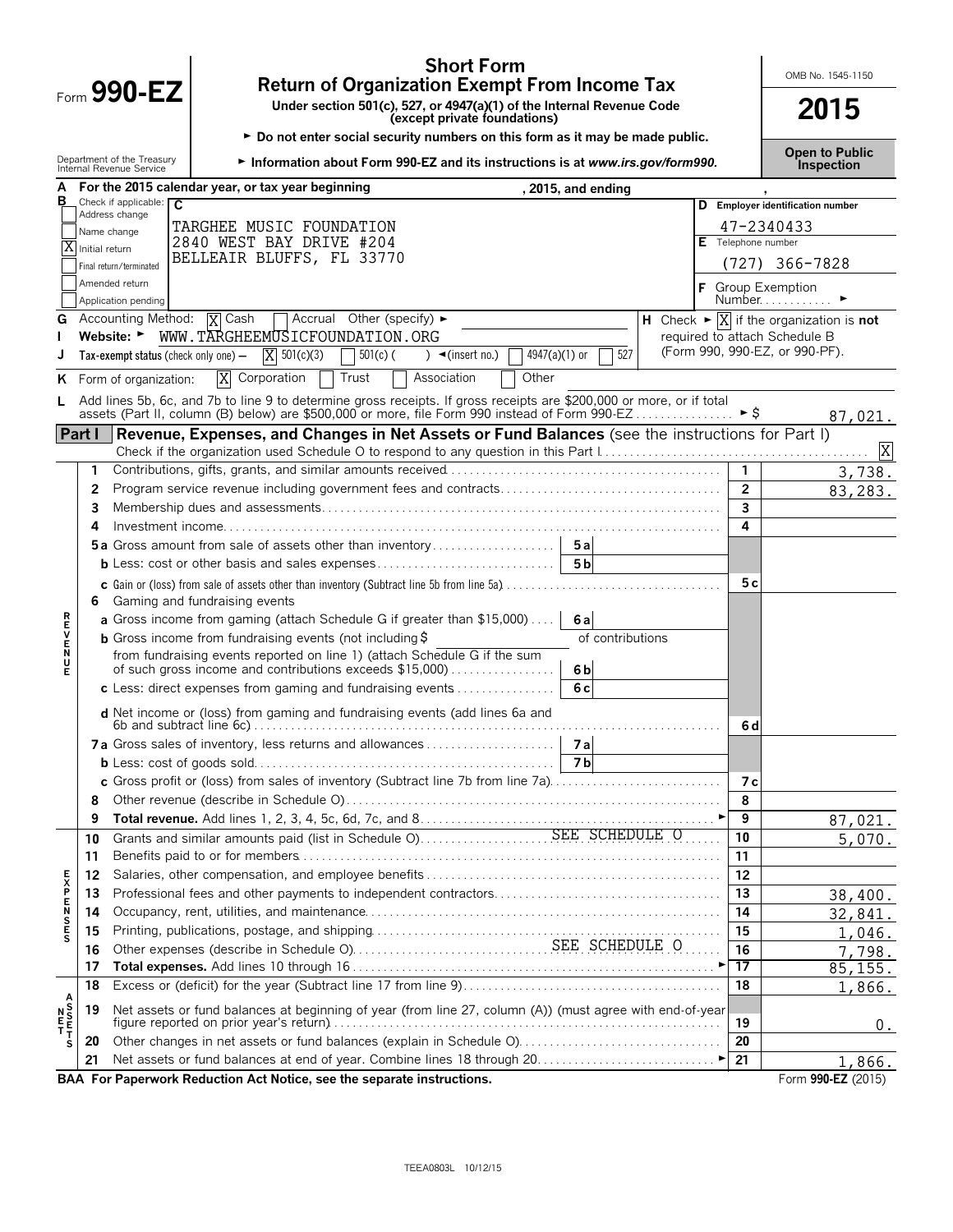|          | Form 990-EZ (2015) TARGHEE MUSIC FOUNDATION                                                                                                                                                                                          |                                                                         |                                                                                  |                                                          | 47-2340433                                             | Page 2                                        |
|----------|--------------------------------------------------------------------------------------------------------------------------------------------------------------------------------------------------------------------------------------|-------------------------------------------------------------------------|----------------------------------------------------------------------------------|----------------------------------------------------------|--------------------------------------------------------|-----------------------------------------------|
|          | <b>Part II   Balance Sheets</b> (see the instructions for Part II)                                                                                                                                                                   |                                                                         |                                                                                  |                                                          |                                                        |                                               |
|          |                                                                                                                                                                                                                                      |                                                                         |                                                                                  | (A) Beginning of year                                    | (B) End of year                                        |                                               |
| 22       |                                                                                                                                                                                                                                      |                                                                         |                                                                                  |                                                          | 22                                                     | 1,866.                                        |
| 23       |                                                                                                                                                                                                                                      |                                                                         |                                                                                  |                                                          | 23                                                     |                                               |
| 24       |                                                                                                                                                                                                                                      |                                                                         |                                                                                  |                                                          | 24                                                     |                                               |
| 25       |                                                                                                                                                                                                                                      |                                                                         |                                                                                  | 0                                                        | 25                                                     | 1,866.                                        |
| 26       |                                                                                                                                                                                                                                      |                                                                         |                                                                                  | 0                                                        | 26                                                     | 0.                                            |
| 27       | Net assets or fund balances (line 27 of column (B) must agree with line 21)                                                                                                                                                          |                                                                         |                                                                                  | 0                                                        | 27                                                     | 1,866.                                        |
| Part III | Statement of Program Service Accomplishments (see the instructions for Part III)<br>Check if the organization used Schedule O to respond to any question in this Part III.                                                           |                                                                         |                                                                                  | Χ                                                        | <b>Expenses</b>                                        |                                               |
|          | What is the organization's primary exempt purpose? SEE SCHEDULE O                                                                                                                                                                    |                                                                         |                                                                                  |                                                          | (Required for section 501<br>$(c)(3)$ and 501 $(c)(4)$ |                                               |
|          |                                                                                                                                                                                                                                      |                                                                         |                                                                                  |                                                          | organizations; optional                                |                                               |
|          | Describe the organization's program service accomplishments for each of its three largest program services, as<br>measured by expenses. In a clear and concise manner, describe the services provided, the number of persons<br>bene |                                                                         |                                                                                  |                                                          | for others.)                                           |                                               |
| 28       | SEE SCHEDULE O                                                                                                                                                                                                                       |                                                                         |                                                                                  |                                                          |                                                        |                                               |
|          |                                                                                                                                                                                                                                      |                                                                         |                                                                                  |                                                          |                                                        |                                               |
|          |                                                                                                                                                                                                                                      |                                                                         |                                                                                  |                                                          |                                                        |                                               |
|          | (Grants 5)                                                                                                                                                                                                                           | $\overline{5,070.)}$ If this amount includes foreign grants, check here |                                                                                  |                                                          | 28a                                                    | 75,706.                                       |
| 29       |                                                                                                                                                                                                                                      |                                                                         |                                                                                  |                                                          |                                                        |                                               |
|          |                                                                                                                                                                                                                                      |                                                                         |                                                                                  |                                                          |                                                        |                                               |
|          |                                                                                                                                                                                                                                      |                                                                         |                                                                                  |                                                          |                                                        |                                               |
|          | $\sqrt{G}$ rants $\overline{S}$                                                                                                                                                                                                      | The state of this amount includes foreign grants, check here            |                                                                                  |                                                          | 29a                                                    |                                               |
| 30       |                                                                                                                                                                                                                                      |                                                                         |                                                                                  |                                                          |                                                        |                                               |
|          |                                                                                                                                                                                                                                      |                                                                         |                                                                                  |                                                          |                                                        |                                               |
|          | $G$ rants $\overline{S}$                                                                                                                                                                                                             |                                                                         |                                                                                  |                                                          |                                                        |                                               |
|          |                                                                                                                                                                                                                                      | ) If this amount includes foreign grants, check here $\ldots$           |                                                                                  |                                                          | 30a                                                    |                                               |
| 31       | (Grants \$                                                                                                                                                                                                                           | ) If this amount includes foreign grants, check here ▶                  |                                                                                  |                                                          | 31a                                                    |                                               |
| 32       |                                                                                                                                                                                                                                      |                                                                         |                                                                                  |                                                          | $\overline{32}$                                        | 75,706.                                       |
|          | Part IV   List of Officers, Directors, Trustees, and Key Employees (list each one even if not compensated - see the instructions for Part IV)                                                                                        |                                                                         |                                                                                  |                                                          |                                                        |                                               |
|          | Check if the organization used Schedule O to respond to any question in this Part IV                                                                                                                                                 |                                                                         |                                                                                  |                                                          |                                                        |                                               |
|          |                                                                                                                                                                                                                                      | (b) Average hours per                                                   |                                                                                  | (d) Health benefits,                                     |                                                        |                                               |
|          | (a) Name and title                                                                                                                                                                                                                   | week devoted to<br>position                                             | (c) Reportable compensation<br>(Forms W-2/1099-MISC)<br>(if not paid, enter -0-) | contributions to employee<br>benefit plans, and deferred |                                                        | (e) Estimated amount of<br>other compensation |
|          |                                                                                                                                                                                                                                      |                                                                         |                                                                                  | compensation                                             |                                                        |                                               |
|          | ROB WILLIAMS<br>EXEC. DIRECTOR                                                                                                                                                                                                       |                                                                         | 0.                                                                               |                                                          | 0.                                                     |                                               |
|          | DIANE T DAVIS                                                                                                                                                                                                                        |                                                                         |                                                                                  |                                                          |                                                        | 0.                                            |
|          | TREASURER/SECR                                                                                                                                                                                                                       |                                                                         | $\Omega$ .                                                                       |                                                          | О.                                                     | 0.                                            |
|          | DAVID SUSONG                                                                                                                                                                                                                         |                                                                         |                                                                                  |                                                          |                                                        |                                               |
|          | VICE PRESIDENT                                                                                                                                                                                                                       |                                                                         | $0$ .                                                                            |                                                          | $\boldsymbol{0}$ .                                     | 0.                                            |
|          | RICK JOHNSON                                                                                                                                                                                                                         |                                                                         |                                                                                  |                                                          |                                                        |                                               |
|          | PRESIDENT                                                                                                                                                                                                                            |                                                                         | 0.                                                                               |                                                          | 0.                                                     | 0.                                            |
|          |                                                                                                                                                                                                                                      |                                                                         |                                                                                  |                                                          |                                                        |                                               |
|          |                                                                                                                                                                                                                                      |                                                                         |                                                                                  |                                                          |                                                        |                                               |
|          |                                                                                                                                                                                                                                      |                                                                         |                                                                                  |                                                          |                                                        |                                               |
|          |                                                                                                                                                                                                                                      |                                                                         |                                                                                  |                                                          |                                                        |                                               |
|          |                                                                                                                                                                                                                                      |                                                                         |                                                                                  |                                                          |                                                        |                                               |
|          |                                                                                                                                                                                                                                      |                                                                         |                                                                                  |                                                          |                                                        |                                               |
|          |                                                                                                                                                                                                                                      |                                                                         |                                                                                  |                                                          |                                                        |                                               |
|          |                                                                                                                                                                                                                                      |                                                                         |                                                                                  |                                                          |                                                        |                                               |
|          |                                                                                                                                                                                                                                      |                                                                         |                                                                                  |                                                          |                                                        |                                               |
|          |                                                                                                                                                                                                                                      |                                                                         |                                                                                  |                                                          |                                                        |                                               |
|          |                                                                                                                                                                                                                                      |                                                                         |                                                                                  |                                                          |                                                        |                                               |
|          |                                                                                                                                                                                                                                      |                                                                         |                                                                                  |                                                          |                                                        |                                               |
|          |                                                                                                                                                                                                                                      |                                                                         |                                                                                  |                                                          |                                                        |                                               |
|          |                                                                                                                                                                                                                                      |                                                                         |                                                                                  |                                                          |                                                        |                                               |
|          |                                                                                                                                                                                                                                      |                                                                         |                                                                                  |                                                          |                                                        |                                               |
|          |                                                                                                                                                                                                                                      |                                                                         |                                                                                  |                                                          |                                                        |                                               |
|          |                                                                                                                                                                                                                                      |                                                                         |                                                                                  |                                                          |                                                        |                                               |
|          |                                                                                                                                                                                                                                      |                                                                         |                                                                                  |                                                          |                                                        |                                               |
| BAA      |                                                                                                                                                                                                                                      | TEEA0812L 10/12/15                                                      |                                                                                  |                                                          |                                                        | Form 990-EZ (2015)                            |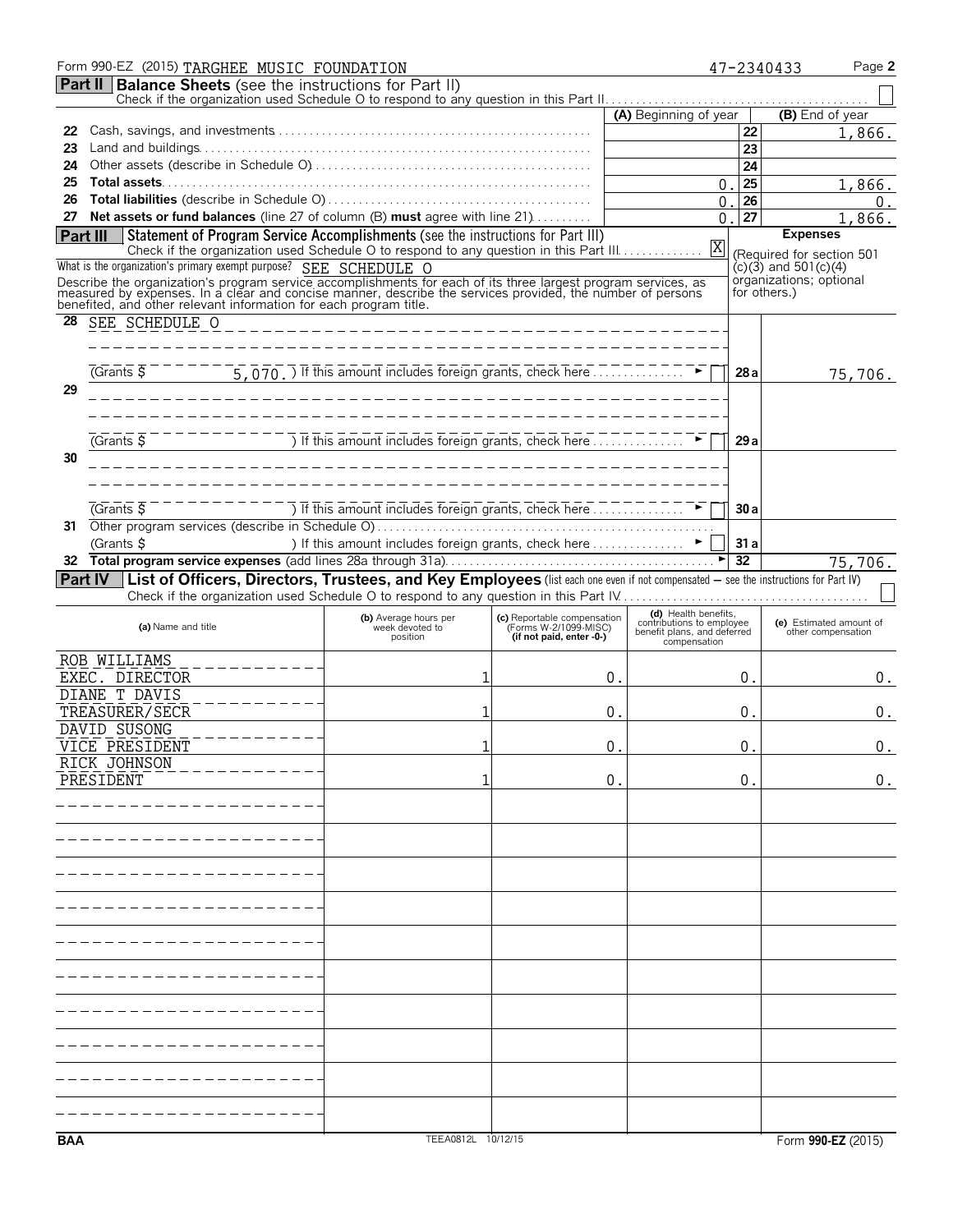| Form 990-EZ (2015) TARGHEE MUSIC FOUNDATION<br>47-2340433                                                                                                                                                                                        |                 |            | Page 3      |
|--------------------------------------------------------------------------------------------------------------------------------------------------------------------------------------------------------------------------------------------------|-----------------|------------|-------------|
| <b>Part V Other Information</b> (Note the Schedule A and personal benefit contract statement requirements in SEE SCHEDULE O<br>the instructions for Part V) Check if the organization used Schedule O to respond to any question in this Part V  |                 |            | $\mathbf X$ |
|                                                                                                                                                                                                                                                  |                 | <b>Yes</b> | No          |
|                                                                                                                                                                                                                                                  | 33              |            | X           |
| 34 Were any significant changes made to the organizing or governing documents? If 'Yes,' attach a conformed copy of the amended documents if they reflect                                                                                        | 34              |            | X           |
| 35 a Did the organization have unrelated business gross income of \$1,000 or more during the year from business activities                                                                                                                       | 35a             |            | Χ           |
| b If 'Yes,' to line 35a, has the organization filed a Form 990-T for the year? If 'No,' provide an explanation in Schedule O                                                                                                                     | 35 b            |            |             |
| c Was the organization a section 501(c)(4), 501(c)(5), or 501(c)(6) organization subject to section 6033(e) notice, reporting, and proxy tax requirements during the year? If 'Yes,' complete Schedule C, Part III                               | 35c             |            | Χ           |
| 36 Did the organization undergo a liquidation, dissolution, termination, or significant<br>disposition of net assets during the year? If 'Yes,' complete applicable parts of Schedule N                                                          | 36              |            | Χ           |
| 37a Enter amount of political expenditures, direct or indirect, as described in the instructions. $\blacktriangleright$ 37a<br>0.                                                                                                                |                 |            |             |
|                                                                                                                                                                                                                                                  | 37 b            |            | X           |
| 38 a Did the organization borrow from, or make any loans to, any officer, director, trustee, or key employee or were<br>any such loans made in a prior year and still outstanding at the end of the tax year covered by this return?             | 38 a            |            | X           |
| <b>b</b> If 'Yes,' complete Schedule L, Part II and enter the total<br>38 <sub>b</sub><br>N/A                                                                                                                                                    |                 |            |             |
| 39 Section 501(c)(7) organizations. Enter:                                                                                                                                                                                                       |                 |            |             |
| 39a<br>N/A                                                                                                                                                                                                                                       |                 |            |             |
| 39 <sub>b</sub><br>N/A                                                                                                                                                                                                                           |                 |            |             |
| 40 a Section 501(c)(3) organizations. Enter amount of tax imposed on the organization during the year under:                                                                                                                                     |                 |            |             |
| section 4911 ►<br>$0.$ ; section 4912 $\blacktriangleright$<br>0. ; section 4955 $\blacktriangleright$<br>0.                                                                                                                                     |                 |            |             |
| b Section 501(c)(3), 501(c)(4), and 501(c)(29) organizations. Did the organization engage in any section 4958 excess<br>benefit transaction during the year, or did it engage in an excess benefit transaction in a prior year that has not been |                 |            |             |
|                                                                                                                                                                                                                                                  | 40 <sub>b</sub> |            | X           |
| c Section 501(c)(3), 501(c)(4), and 501(c)(29) organizations. Enter amount of tax imposed on organization<br>managers or disqualitied persons during the year under sections 4912, 4955, and 4958<br>0.                                          |                 |            |             |
| d Section 501(c)(3), 501(c)(4), and 501(c)(29) organizations. Enter amount of tax on line 40c reimbursed<br>0.                                                                                                                                   |                 |            |             |
| e All organizations. At any time during the tax year, was the organization a party to a prohibited tax                                                                                                                                           | 40 <sub>e</sub> |            | Χ           |
| 41 List the states with which a copy of this return is filed • NONE                                                                                                                                                                              |                 |            |             |
| 42 a The organization's<br>books are in care of $\blacktriangleright$<br>ROB WILLIAMS<br>Telephone no. ► (727) 366-7828                                                                                                                          |                 |            |             |
| Located at $\sim$ 2840 WEST BAY DRIVE #204 BELLEAIR BLUFFS FL <sup>-----</sup><br>$ZIP + 4$ > 33770                                                                                                                                              |                 |            |             |
| <b>b</b> At any time during the calendar year, did the organization have an interest in or a signature or other authority over a financial account in a foreign country (such as a bank account, securities account, or other finan              | 42 <sub>b</sub> | <b>Yes</b> | No<br>X     |
| If 'Yes,' enter the name of the foreign country:▶                                                                                                                                                                                                |                 |            |             |

| See the instructions for exceptions and filing requirements for FinCEN Form 114, Report of Foreign Bank and Financial Accounts (FBAR).   |      |
|------------------------------------------------------------------------------------------------------------------------------------------|------|
| c At any time during the calendar year, did the organization maintain an office outside the $U.S. ? \dots \dots \dots \dots \dots \dots$ | 42 c |
| If 'Yes,' enter the name of the foreign country: $\blacktriangleright$                                                                   |      |

| 43 |                                                                                                                                                                                                                                        |                    |       | N/A |
|----|----------------------------------------------------------------------------------------------------------------------------------------------------------------------------------------------------------------------------------------|--------------------|-------|-----|
|    |                                                                                                                                                                                                                                        |                    |       | N/A |
|    |                                                                                                                                                                                                                                        |                    | Yes l | No  |
|    | 44 a Did the organization maintain any donor advised funds during the year? If 'Yes,' Form 990 must be completed instead                                                                                                               |                    |       |     |
|    |                                                                                                                                                                                                                                        | 44 a               |       | X   |
|    | <b>b</b> Did the organization operate one or more hospital facilities during the year? If 'Yes,' Form 990 must be completed                                                                                                            |                    |       |     |
|    |                                                                                                                                                                                                                                        | 44 b               |       |     |
|    |                                                                                                                                                                                                                                        | 44 c               |       |     |
|    |                                                                                                                                                                                                                                        |                    |       |     |
|    |                                                                                                                                                                                                                                        | 44 d               |       |     |
|    |                                                                                                                                                                                                                                        | 45 a               |       |     |
|    |                                                                                                                                                                                                                                        |                    |       |     |
|    | <b>b</b> Did the organization receive any payment from or engage in any transaction with a controlled entity within the meaning of section 512(b)(13)? If 'Yes,'<br>Form 990 and Schedule R may need to be completed instead of Form 9 | 45 b               |       |     |
|    | 10/12/15                                                                                                                                                                                                                               | Form 990-EZ (2015) |       |     |

X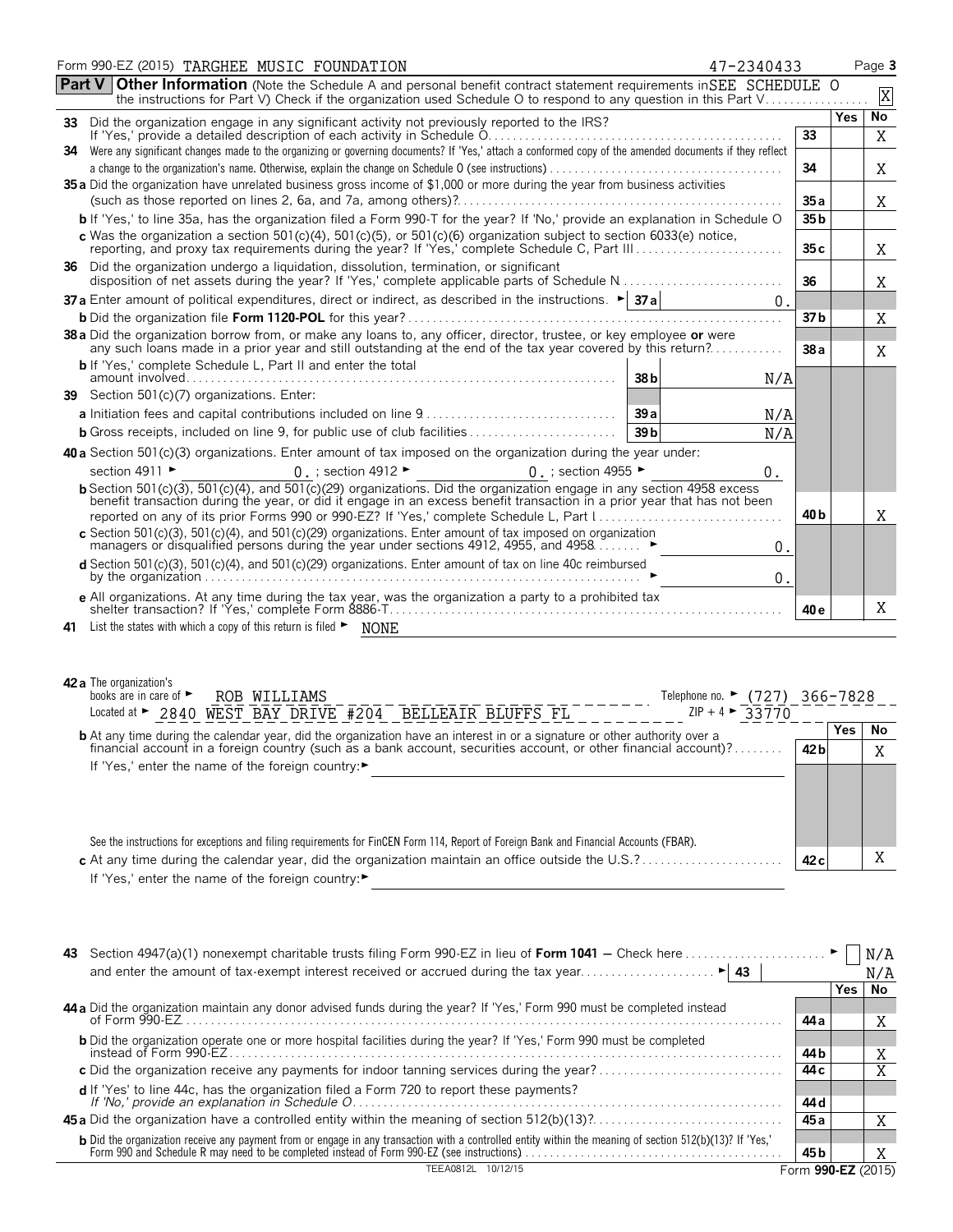|                      | Form 990-EZ (2015) TARGHEE MUSIC FOUNDATION                                                                                                                                                                                                                |                                                      |                                                      |      |                     | 47-2340433                                                                                       |                              |                    | Page 4       |
|----------------------|------------------------------------------------------------------------------------------------------------------------------------------------------------------------------------------------------------------------------------------------------------|------------------------------------------------------|------------------------------------------------------|------|---------------------|--------------------------------------------------------------------------------------------------|------------------------------|--------------------|--------------|
| 46                   | Did the organization engage, directly or indirectly, in political campaign activities on behalf of or in opposition to                                                                                                                                     |                                                      |                                                      |      |                     |                                                                                                  | 46                           | Yes                | No<br>Χ      |
| <b>Part VI</b>       | Section 501(c)(3) organizations only<br>All section 501(c)(3) organizations must answer questions 47-49b and 52, and complete the tables<br>for lines 50 and $51.$                                                                                         |                                                      |                                                      |      |                     |                                                                                                  |                              |                    |              |
| 47<br>48             | Did the organization engage in lobbying activities or have a section 501(h) election in effect during the tax year? If 'Yes,'<br>Is the organization a school as described in section 170(b)(1)(A)(ii)? If 'Yes,' complete Schedule E                      |                                                      |                                                      |      |                     |                                                                                                  | 47<br>48                     | <b>Yes</b>         | No<br>Χ<br>X |
| 50                   | Complete this table for the organization's five highest compensated employees (other than officers, directors, trustees and key<br>employees) who each received more than \$100,000 of compensation from the organization. If there is none, enter 'None.' |                                                      |                                                      |      |                     |                                                                                                  | 49 a<br>49 b                 |                    | X            |
|                      | (a) Name and title of each employee                                                                                                                                                                                                                        | (b) Average hours<br>per week devoted<br>to position | (c) Reportable compensation<br>(Forms W-2/1099-MISC) |      |                     | (d) Health benefits,<br>contributions to employee<br>benefit plans, and deferred<br>compensation | (e) Estimated amount of      | other compensation |              |
| NONE                 |                                                                                                                                                                                                                                                            |                                                      |                                                      |      |                     |                                                                                                  |                              |                    |              |
|                      |                                                                                                                                                                                                                                                            |                                                      |                                                      |      |                     |                                                                                                  |                              |                    |              |
|                      |                                                                                                                                                                                                                                                            |                                                      |                                                      |      |                     |                                                                                                  |                              |                    |              |
|                      |                                                                                                                                                                                                                                                            |                                                      |                                                      |      |                     |                                                                                                  |                              |                    |              |
| 51                   | f Total number of other employees paid over \$100,000 ▶<br>Complete this table for the organization's five highest compensated independent contractors who each received more than \$100,000 of                                                            |                                                      |                                                      |      |                     |                                                                                                  |                              |                    |              |
|                      | compensation from the organization. If there is none, enter 'None.'<br>(a) Name and business address of each independent contractor                                                                                                                        |                                                      |                                                      |      | (b) Type of service |                                                                                                  |                              | (c) Compensation   |              |
| NONE                 |                                                                                                                                                                                                                                                            |                                                      |                                                      |      |                     |                                                                                                  |                              |                    |              |
|                      |                                                                                                                                                                                                                                                            |                                                      |                                                      |      |                     |                                                                                                  |                              |                    |              |
|                      |                                                                                                                                                                                                                                                            |                                                      |                                                      |      |                     |                                                                                                  |                              |                    |              |
|                      |                                                                                                                                                                                                                                                            |                                                      |                                                      |      |                     |                                                                                                  |                              |                    |              |
|                      |                                                                                                                                                                                                                                                            |                                                      |                                                      |      |                     |                                                                                                  |                              |                    |              |
|                      | 52 Did the organization complete Schedule A? Note: All section 501(c)(3) organizations must attach a                                                                                                                                                       |                                                      |                                                      |      |                     |                                                                                                  | X <sub>Yes</sub>             |                    | <b>No</b>    |
|                      | Under penalties of perjury, I declare that I have examined this return, including accompanying schedules and statements, and to the best of my knowledge and belief, it is<br>true, correct, and complete. Declaration of prepare                          |                                                      |                                                      |      |                     |                                                                                                  |                              |                    |              |
| Sign<br>Here         | Signature of officer<br>ROB WILLIAMS<br>Type or print name and title                                                                                                                                                                                       |                                                      |                                                      |      | Date                | EXECUTIVE DIRECTOR                                                                               |                              |                    |              |
| Paid                 | Print/Type preparer's name<br>HARRY H RABB CPA<br>CORMIER & RABB CPAS PA<br>Firm's name $\blacktriangleright$                                                                                                                                              | Preparer's signature                                 |                                                      | Date |                     | Check L<br>if<br>self-employed                                                                   | <b>PTIN</b><br>P00001751     |                    |              |
| Preparer<br>Use Only | 28163 US HIGHWAY 19 NORTH SUITE 204<br>Firm's address ▶                                                                                                                                                                                                    |                                                      |                                                      |      |                     | Firm's EIN                                                                                       | 26-1495671                   |                    |              |
|                      | CLEARWATER, FL 33761<br>May the IRS discuss this return with the preparer shown above? See instructions                                                                                                                                                    |                                                      |                                                      |      |                     | Phone no.                                                                                        | 727-796-2459<br>$X$ Yes<br>► |                    | No           |
|                      |                                                                                                                                                                                                                                                            |                                                      |                                                      |      |                     |                                                                                                  | Form 990-EZ (2015)           |                    |              |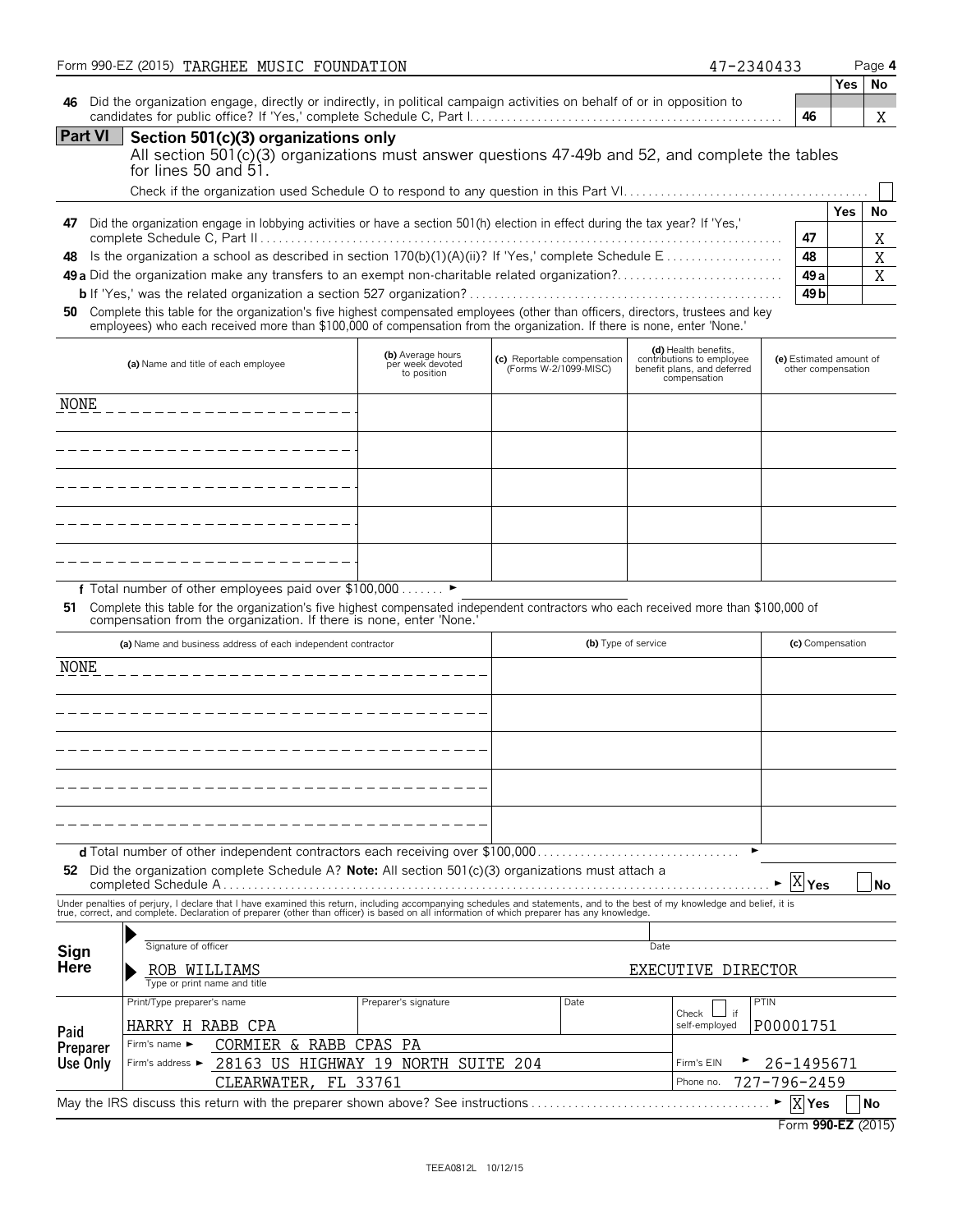| <b>SCHEDULE A</b>                                  |
|----------------------------------------------------|
| $(T_{\alpha\mu m}$ 000 $\alpha\nu$ 000 $\Gamma$ 7) |

 $\overline{\phantom{a}}$ 

# **Public Charity Status and Public Support**<br>
Nete if the organization is a section 501(c)(3) organization or a section<br> **2015**

**(Form 990 or 990-EZ) Complete if the organization is a section 501(c)(3) organization or a section 2015 4947(a)(1) nonexempt charitable trust.**

Attach to Form 990 or Form 990-EZ.

**Open to Public** Department of the Treasury <sup>G</sup>**Information about Schedule A (Form 990 or 990-EZ) and its instructions is Inspection** Internal Revenue Service **at** *www.irs.gov/form990.*

|  | OMB No. 1545-0047 |
|--|-------------------|
|  |                   |

|  | <b>Open to Public</b> |
|--|-----------------------|
|  | <b>Inspection</b>     |

|        | Department of the Treasury<br>Internal Revenue Service                                                                                                                                                                                                                                                                                                                                                                                                                                  | $\blacktriangleright$ information about Schedule A (Form 990 or 990-EZ) and its instructions is | at www.irs.gov/form990.                                                            |     |                                                                      |                                                      | Inspection                                         |
|--------|-----------------------------------------------------------------------------------------------------------------------------------------------------------------------------------------------------------------------------------------------------------------------------------------------------------------------------------------------------------------------------------------------------------------------------------------------------------------------------------------|-------------------------------------------------------------------------------------------------|------------------------------------------------------------------------------------|-----|----------------------------------------------------------------------|------------------------------------------------------|----------------------------------------------------|
|        | Name of the organization                                                                                                                                                                                                                                                                                                                                                                                                                                                                |                                                                                                 |                                                                                    |     |                                                                      | <b>Employer identification number</b>                |                                                    |
|        | TARGHEE MUSIC FOUNDATION                                                                                                                                                                                                                                                                                                                                                                                                                                                                |                                                                                                 |                                                                                    |     |                                                                      | 47-2340433                                           |                                                    |
| Part I | <b>Reason for Public Charity Status</b> (All organizations must complete this part.) See instructions.                                                                                                                                                                                                                                                                                                                                                                                  |                                                                                                 |                                                                                    |     |                                                                      |                                                      |                                                    |
|        | The organization is not a private foundation because it is: (For lines 1 through 11, check only one box.)                                                                                                                                                                                                                                                                                                                                                                               |                                                                                                 |                                                                                    |     |                                                                      |                                                      |                                                    |
|        | A church, convention of churches, or association of churches described in section 170(b)(1)(A)(i).                                                                                                                                                                                                                                                                                                                                                                                      |                                                                                                 |                                                                                    |     |                                                                      |                                                      |                                                    |
| 2      | A school described in section 170(b)(1)(A)(ii). (Attach Schedule E (Form 990 or 990-EZ).)                                                                                                                                                                                                                                                                                                                                                                                               |                                                                                                 |                                                                                    |     |                                                                      |                                                      |                                                    |
| 3      | A hospital or a cooperative hospital service organization described in section 170(b)(1)(A)(iii).                                                                                                                                                                                                                                                                                                                                                                                       |                                                                                                 |                                                                                    |     |                                                                      |                                                      |                                                    |
| 4      | A medical research organization operated in conjunction with a hospital described in section 170(b)(1)(A)(iii). Enter the hospital's                                                                                                                                                                                                                                                                                                                                                    |                                                                                                 |                                                                                    |     |                                                                      |                                                      |                                                    |
|        | name, city, and state:                                                                                                                                                                                                                                                                                                                                                                                                                                                                  |                                                                                                 |                                                                                    |     |                                                                      |                                                      |                                                    |
| 5      | An organization operated for the benefit of a college or university owned or operated by a governmental unit described in section<br>170(b)(1)(A)(iv). (Complete Part II.)                                                                                                                                                                                                                                                                                                              |                                                                                                 |                                                                                    |     |                                                                      |                                                      |                                                    |
| 6<br>7 | A federal, state, or local government or governmental unit described in section 170(b)(1)(A)(v).<br>An organization that normally receives a substantial part of its support from a governmental unit or from the general public described<br>in section 170(b)(1)(A)(vi). (Complete Part II.)                                                                                                                                                                                          |                                                                                                 |                                                                                    |     |                                                                      |                                                      |                                                    |
| 8      | A community trust described in section 170(b)(1)(A)(vi). (Complete Part II.)                                                                                                                                                                                                                                                                                                                                                                                                            |                                                                                                 |                                                                                    |     |                                                                      |                                                      |                                                    |
| 9      | An organization that normally receives: (1) more than 33-1/3% of its support from contributions, membership fees, and gross receipts<br>X<br>from activities related to its exempt functions – subject to certain exceptions, and (2) no more than 33-1/3% of its support from gross<br>investment income and unrelated business taxable income (less section 511 tax) from businesses acquired by the organization after<br>June 30, 1975. See section 509(a)(2). (Complete Part III.) |                                                                                                 |                                                                                    |     |                                                                      |                                                      |                                                    |
| 10     | An organization organized and operated exclusively to test for public safety. See section 509(a)(4).                                                                                                                                                                                                                                                                                                                                                                                    |                                                                                                 |                                                                                    |     |                                                                      |                                                      |                                                    |
| 11     | An organization organized and operated exclusively for the benefit of, to perform the functions of, or to carry out the purposes of one<br>or more publicly supported organizations described in section 509(a)(1) or section 509(a)(2). See section 509(a)(3). Check the box in<br>lines 11a through 11d that describes the type of supporting organization and complete lines 11e, 11f, and 11g.                                                                                      |                                                                                                 |                                                                                    |     |                                                                      |                                                      |                                                    |
| a      | Type I. A supporting organization operated, supervised, or controlled by its supported organization(s), typically by giving the supported<br>organization(s) the power to regularly appoint or elect a majority of the directors or trustees of the supporting organization. You must<br>complete Part IV, Sections A and B.                                                                                                                                                            |                                                                                                 |                                                                                    |     |                                                                      |                                                      |                                                    |
| b      | Type II. A supporting organization supervised or controlled in connection with its supported organization(s), by having control or<br>management of the supporting organization vested in the same persons that control or manage the supported organization(s). You<br>must complete Part IV, Sections A and C.                                                                                                                                                                        |                                                                                                 |                                                                                    |     |                                                                      |                                                      |                                                    |
| С      | Type III functionally integrated. A supporting organization operated in connection with, and functionally integrated with, its supported organization(s) (see instructions). You must complete Part IV, Sections A, D, and E.                                                                                                                                                                                                                                                           |                                                                                                 |                                                                                    |     |                                                                      |                                                      |                                                    |
| d      | Type III non-functionally integrated. A supporting organization operated in connection with its supported organization(s) that is not<br>functionally integrated. The organization generally must satisfy a distribution requirement and an attentiveness requirement (see<br>instructions). You must complete Part IV, Sections A and D, and Part V.                                                                                                                                   |                                                                                                 |                                                                                    |     |                                                                      |                                                      |                                                    |
| е      | Check this box if the organization received a written determination from the IRS that it is a Type I, Type II, Type III functionally<br>integrated, or Type III non-functionally integrated supporting organization.                                                                                                                                                                                                                                                                    |                                                                                                 |                                                                                    |     |                                                                      |                                                      |                                                    |
| f      |                                                                                                                                                                                                                                                                                                                                                                                                                                                                                         |                                                                                                 |                                                                                    |     |                                                                      |                                                      |                                                    |
| a      | Provide the following information about the supported organization(s).                                                                                                                                                                                                                                                                                                                                                                                                                  |                                                                                                 |                                                                                    |     |                                                                      |                                                      |                                                    |
|        | (i) Name of supported<br>organization                                                                                                                                                                                                                                                                                                                                                                                                                                                   | $(ii)$ $EIN$                                                                                    | (iii) Type of organization<br>(described on lines 1-9<br>above (see instructions)) |     | (iv) is the<br>organization listed<br>in your governing<br>document? | (v) Amount of monetary<br>support (see instructions) | (vi) Amount of other<br>support (see instructions) |
|        |                                                                                                                                                                                                                                                                                                                                                                                                                                                                                         |                                                                                                 |                                                                                    | Yes | No                                                                   |                                                      |                                                    |
| (A)    |                                                                                                                                                                                                                                                                                                                                                                                                                                                                                         |                                                                                                 |                                                                                    |     |                                                                      |                                                      |                                                    |
| (B)    |                                                                                                                                                                                                                                                                                                                                                                                                                                                                                         |                                                                                                 |                                                                                    |     |                                                                      |                                                      |                                                    |
| (C)    |                                                                                                                                                                                                                                                                                                                                                                                                                                                                                         |                                                                                                 |                                                                                    |     |                                                                      |                                                      |                                                    |
| (D)    |                                                                                                                                                                                                                                                                                                                                                                                                                                                                                         |                                                                                                 |                                                                                    |     |                                                                      |                                                      |                                                    |
| (E)    |                                                                                                                                                                                                                                                                                                                                                                                                                                                                                         |                                                                                                 |                                                                                    |     |                                                                      |                                                      |                                                    |
| Total  |                                                                                                                                                                                                                                                                                                                                                                                                                                                                                         |                                                                                                 |                                                                                    |     |                                                                      |                                                      |                                                    |
|        | BAA For Paperwork Reduction Act Notice, see the Instructions for Form 990 or 990-EZ.                                                                                                                                                                                                                                                                                                                                                                                                    |                                                                                                 |                                                                                    |     |                                                                      |                                                      | Schedule A (Form 990 or 990-EZ) 2015               |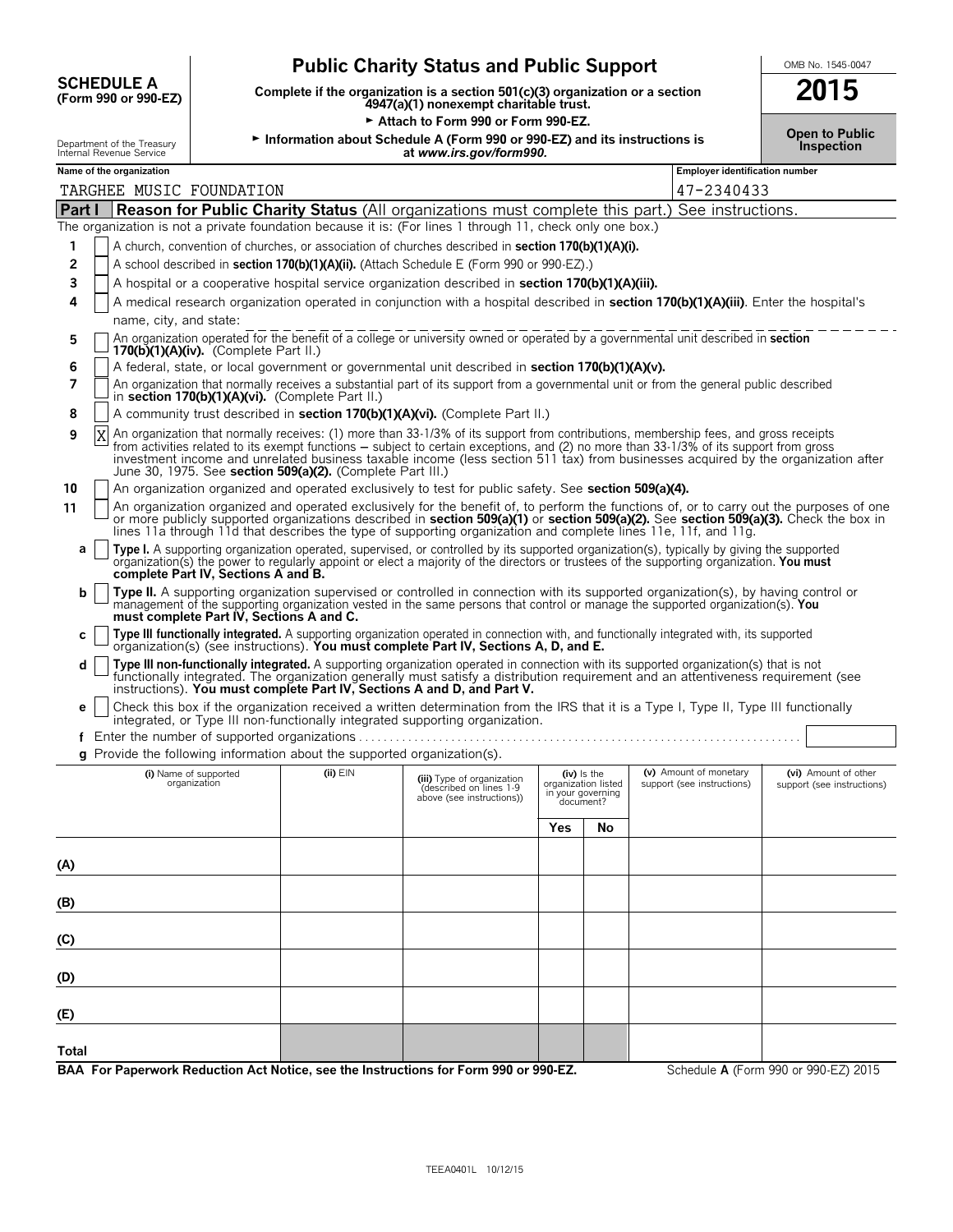**Part II Support Schedule for Organizations Described in Sections 170(b)(1)(A)(iv) and 170(b)(1)(A)(vi)** (Complete only if you checked the box on line 5, 7, or 8 of Part I or if the organization failed to qualify under Part III. If the organization fails to qualify under the tests listed below, please complete Part III.)

|    | <b>Section A. Public Support</b>                                                                                                                                                                                                                                                                                                                                                                  |            |          |            |            |            |           |  |
|----|---------------------------------------------------------------------------------------------------------------------------------------------------------------------------------------------------------------------------------------------------------------------------------------------------------------------------------------------------------------------------------------------------|------------|----------|------------|------------|------------|-----------|--|
|    | Calendar year (or fiscal year<br>beginning in) $\rightarrow$                                                                                                                                                                                                                                                                                                                                      | (a) $2011$ | (b) 2012 | $(c)$ 2013 | $(d)$ 2014 | (e) $2015$ | (f) Total |  |
| 1  | Gifts, grants, contributions, and<br>membership fees received. (Do not<br>include any 'unusual grants.'). $\ldots$                                                                                                                                                                                                                                                                                |            |          |            |            |            |           |  |
|    | 2 Tax revenues levied for the<br>organization's benefit and<br>either paid to or expended                                                                                                                                                                                                                                                                                                         |            |          |            |            |            |           |  |
| 3  | The value of services or<br>facilities furnished by a<br>governmental unit to the<br>organization without charge                                                                                                                                                                                                                                                                                  |            |          |            |            |            |           |  |
| 4  | <b>Total.</b> Add lines 1 through 3                                                                                                                                                                                                                                                                                                                                                               |            |          |            |            |            |           |  |
| 5  | The portion of total<br>contributions by each person<br>(other than a governmental<br>unit or publicly supported<br>organization) included on line 1<br>that exceeds 2% of the amount<br>shown on line 11, column $(f)$                                                                                                                                                                           |            |          |            |            |            |           |  |
|    | Public support. Subtract line 5<br>from line $4$                                                                                                                                                                                                                                                                                                                                                  |            |          |            |            |            |           |  |
|    | <b>Section B. Total Support</b>                                                                                                                                                                                                                                                                                                                                                                   |            |          |            |            |            |           |  |
|    | Calendar year (or fiscal year<br>beginning in) $\rightarrow$                                                                                                                                                                                                                                                                                                                                      | (a) $2011$ | (b) 2012 | $(c)$ 2013 | $(d)$ 2014 | (e) $2015$ | (f) Total |  |
| 7  | Amounts from line 4                                                                                                                                                                                                                                                                                                                                                                               |            |          |            |            |            |           |  |
| 8  | Gross income from interest,<br>dividends, payments received<br>on securities loans, rents,<br>royalties and income from<br>similar sources                                                                                                                                                                                                                                                        |            |          |            |            |            |           |  |
| 9  | Net income from unrelated<br>business activities, whether or<br>not the business is regularly<br>carried on                                                                                                                                                                                                                                                                                       |            |          |            |            |            |           |  |
| 10 | Other income. Do not include<br>gain or loss from the sale of<br>capital assets (Explain in                                                                                                                                                                                                                                                                                                       |            |          |            |            |            |           |  |
| 11 | <b>Total support.</b> Add lines 7                                                                                                                                                                                                                                                                                                                                                                 |            |          |            |            |            |           |  |
| 12 |                                                                                                                                                                                                                                                                                                                                                                                                   |            |          |            |            | 12         |           |  |
| 13 | <b>First five years.</b> If the Form 990 is for the organization's first, second, third, fourth, or fifth tax year as a section $501(c)(3)$<br>organization, check this box and stop here.                                                                                                                                                                                                        |            |          |            |            |            |           |  |
|    | Section C. Computation of Public Support Percentage                                                                                                                                                                                                                                                                                                                                               |            |          |            |            |            |           |  |
|    |                                                                                                                                                                                                                                                                                                                                                                                                   |            |          |            |            | 14         | %         |  |
|    |                                                                                                                                                                                                                                                                                                                                                                                                   |            |          |            |            | 15         | $\%$      |  |
|    | 16a 33-1/3% support test - 2015. If the organization did not check the box on line 13, and line 14 is 33-1/3% or more, check this box                                                                                                                                                                                                                                                             |            |          |            |            |            |           |  |
|    | <b>b 33-1/3% support test - 2014.</b> If the organization did not check a box on line 13 or 16a, and line 15 is 33-1/3% or more, check this box                                                                                                                                                                                                                                                   |            |          |            |            |            |           |  |
|    | 17a 10%-facts-and-circumstances test - 2015. If the organization did not check a box on line 13, 16a, or 16b, and line 14 is 10%<br>or more, and if the organization meets the 'facts-and-circumstances' test, check this box and stop here. Explain in Part VI how<br>the organization meets the 'facts-and-circumstances' test. The organization qualifies as a publicly supported organization |            |          |            |            |            |           |  |
|    | <b>b 10%-facts-and-circumstances test – 2014.</b> If the organization did not check a box on line 13, 16a, 16b, or 17a, and line 15 is 10%<br>or more, and if the organization meets the 'facts-and-circumstances' test, check this box and stop here. Explain in Part VI how the                                                                                                                 |            |          |            |            |            |           |  |
|    | 18 Private foundation. If the organization did not check a box on line 13, 16a, 16b, 17a, or 17b, check this box and see instructions                                                                                                                                                                                                                                                             |            |          |            |            |            |           |  |

**BAA** Schedule **A** (Form 990 or 990-EZ) 2015

| r |  |
|---|--|

|  | 340433 |  |  |  |  |  |  |
|--|--------|--|--|--|--|--|--|
|--|--------|--|--|--|--|--|--|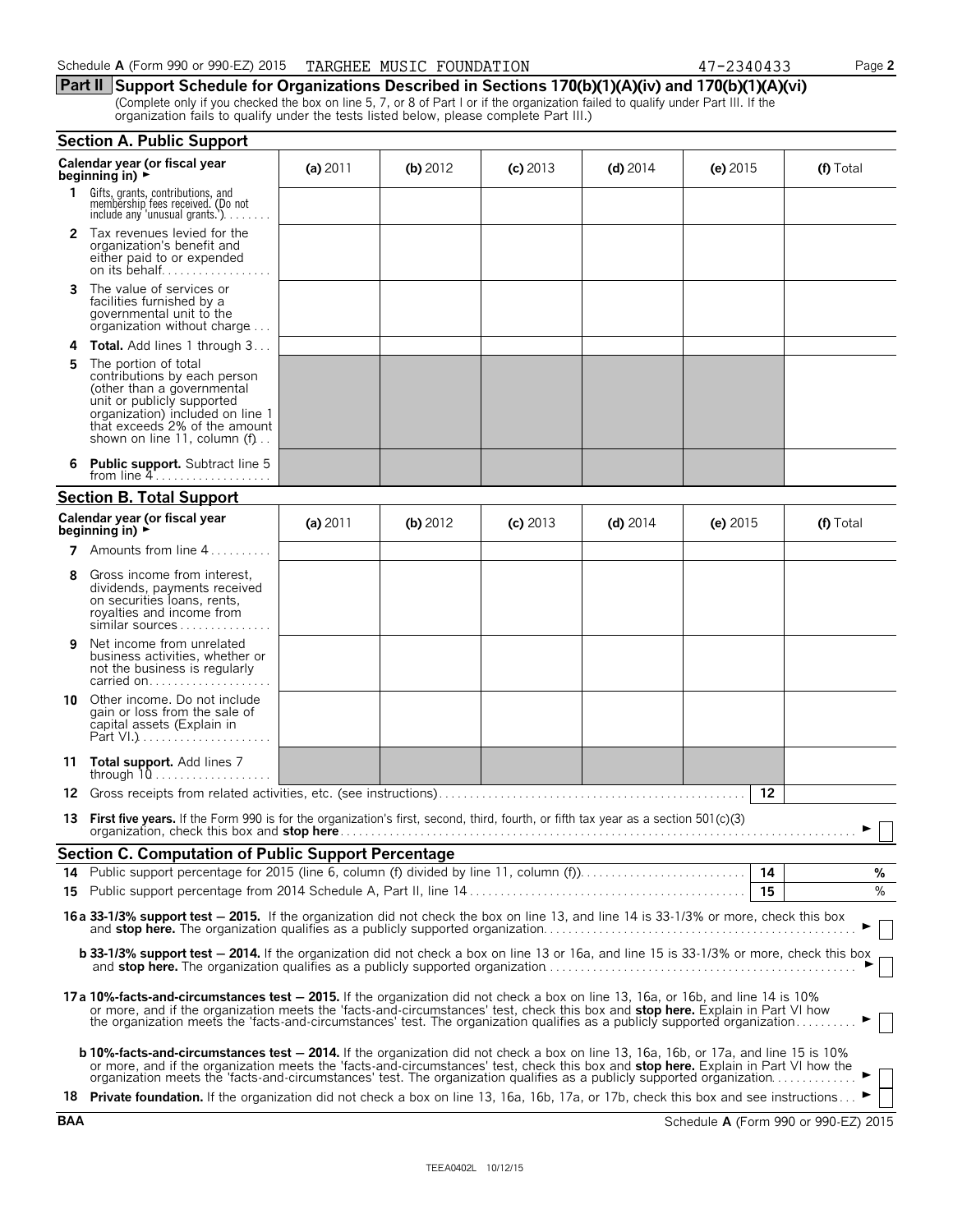#### **Part III Support Schedule for Organizations Described in Section 509(a)(2)**

(Complete only if you checked the box on line 9 of Part I or if the organization failed to qualify under Part II. If the organization fails to qualify under the tests listed below, please complete Part II.)

|     | <b>Section A. Public Support</b>                                                                                                                                                                                                                                                |                |                  |               |               |               |           |
|-----|---------------------------------------------------------------------------------------------------------------------------------------------------------------------------------------------------------------------------------------------------------------------------------|----------------|------------------|---------------|---------------|---------------|-----------|
|     | Calendar year (or fiscal year beginning in) ►                                                                                                                                                                                                                                   | (a) 2011       | (b) 2012         | $(c)$ 2013    | $(d)$ 2014    | (e) 2015      | (f) Total |
| 1.  | Gifts, grants, contributions<br>and membership fees<br>received. (Do not include<br>any 'unusual grants.')                                                                                                                                                                      |                |                  |               |               | 6,351.        | 6,351.    |
|     | 2 Gross receipts from admis-<br>sions, merchandise sold or<br>services performed, or facilities<br>furnished in any activity that is<br>related to the organization's<br>$tax\text{-}exempt$ purpose                                                                            |                |                  |               |               | 80,670.       | 80,670.   |
| 3   | Gross receipts from activities<br>that are not an unrelated trade<br>or business under section 513.                                                                                                                                                                             |                |                  |               |               |               | $0$ .     |
|     | 4 Tax revenues levied for the<br>organization's benefit and<br>either paid to or expended on<br>its behalf                                                                                                                                                                      |                |                  |               |               |               | $0$ .     |
| 5.  | The value of services or<br>facilities furnished by a<br>governmental unit to the<br>organization without charge                                                                                                                                                                |                |                  |               |               |               | 0.        |
|     | 6 Total. Add lines 1 through 5                                                                                                                                                                                                                                                  | 0.             | 0.               | 0.            | 0.            | 87,021        | 87,021.   |
|     | <b>7 a</b> Amounts included on lines 1,<br>2, and 3 received from<br>disqualified persons                                                                                                                                                                                       | 0              | 0                | $\mathbf{0}$  | $\mathbf{0}$  | $\mathbf 0$ . | $0$ .     |
|     | <b>b</b> Amounts included on lines 2<br>and 3 received from other than<br>disqualified persons that<br>exceed the greater of \$5,000 or<br>1% of the amount on line 13                                                                                                          |                |                  |               |               |               |           |
|     |                                                                                                                                                                                                                                                                                 | $\mathbf{0}$   | $\mathbf{0}$     | $\mathbf 0$ . | $\mathbf 0$ . | 0.            | 0.        |
|     | c Add lines 7a and 7b                                                                                                                                                                                                                                                           | 0.             | $\overline{0}$ . | $\Omega$ .    | 0.            | $\Omega$ .    | $0$ .     |
|     | 8 Public support. (Subtract line<br>7c from line 6.)                                                                                                                                                                                                                            |                |                  |               |               |               | 87,021.   |
|     | <b>Section B. Total Support</b>                                                                                                                                                                                                                                                 |                |                  |               |               |               |           |
|     | Calendar year (or fiscal year beginning in) ►                                                                                                                                                                                                                                   | (a) $2011$     | $(b)$ 2012       | $(c)$ 2013    | $(d)$ 2014    | (e) 2015      | (f) Total |
|     | 9 Amounts from line 6                                                                                                                                                                                                                                                           | 0.             | 0.               | 0.            | 0.            | 87,021.       | 87,021.   |
|     | <b>10 a</b> Gross income from interest, dividends,<br>payments received on securities loans,<br>rents, royalties and income from                                                                                                                                                |                |                  |               |               |               | $0$ .     |
|     | <b>b</b> Unrelated business taxable<br>income (less section 511<br>taxes) from businesses<br>acquired after June 30, 1975                                                                                                                                                       |                |                  |               |               |               | 0.        |
|     | c Add lines $10a$ and $10b$                                                                                                                                                                                                                                                     | 0 <sub>1</sub> | 0.               | $\mathbf{0}$  | 0.            | 0             | $0$ .     |
|     | <b>11</b> Net income from unrelated business<br>activities not included in line 10b,<br>whether or not the business is<br>regularly carried on $\dots\dots\dots\dots\dots$                                                                                                      |                |                  |               |               |               | 0.        |
|     | 12 Other income. Do not include<br>gain or loss from the sale of<br>capital assets (Explain in                                                                                                                                                                                  |                |                  |               |               |               | 0.        |
|     | 13 Total support. (Add lines 9,<br>10c, 11, and $12.$ )                                                                                                                                                                                                                         | $\mathbf 0$    | $0$ .            | 0.            | 0.            | 87,021.       | 87,021.   |
|     | 14 First five years. If the Form 990 is for the organization's first, second, third, fourth, or fifth tax year as a section 501(c)(3)                                                                                                                                           |                |                  |               |               |               | X<br>▶    |
|     | <b>Section C. Computation of Public Support Percentage</b>                                                                                                                                                                                                                      |                |                  |               |               |               |           |
| 15. | Public support percentage for 2015 (line 8, column (f) divided by line 13, column (f)                                                                                                                                                                                           |                |                  |               |               | 15            | ್ಠಿ       |
| 16  |                                                                                                                                                                                                                                                                                 |                |                  |               |               | 16            | နွ        |
|     | Section D. Computation of Investment Income Percentage                                                                                                                                                                                                                          |                |                  |               |               |               |           |
| 17  | Investment income percentage for 2015 (line 10c, column (f) divided by line 13, column (f)                                                                                                                                                                                      |                |                  |               |               | 17            | နွ        |
| 18  |                                                                                                                                                                                                                                                                                 |                |                  |               |               | 18            | နွ        |
|     | 19 a 33-1/3% support tests - 2015. If the organization did not check the box on line 14, and line 15 is more than 33-1/3%, and line 17<br>is not more than 33-1/3%, check this box and stop here. The organization qualifies as a publicly supported organization               |                |                  |               |               |               |           |
|     | <b>b 33-1/3% support tests - 2014.</b> If the organization did not check a box on line 14 or line 19a, and line 16 is more than 33-1/3%, and<br>line 18 is not more than 33-1/3%, check this box and stop here. The organization qualifies as a publicly supported organization |                |                  |               |               |               |           |
|     | 20 Private foundation. If the organization did not check a box on line 14, 19a, or 19b, check this box and see instructions                                                                                                                                                     |                |                  |               |               |               |           |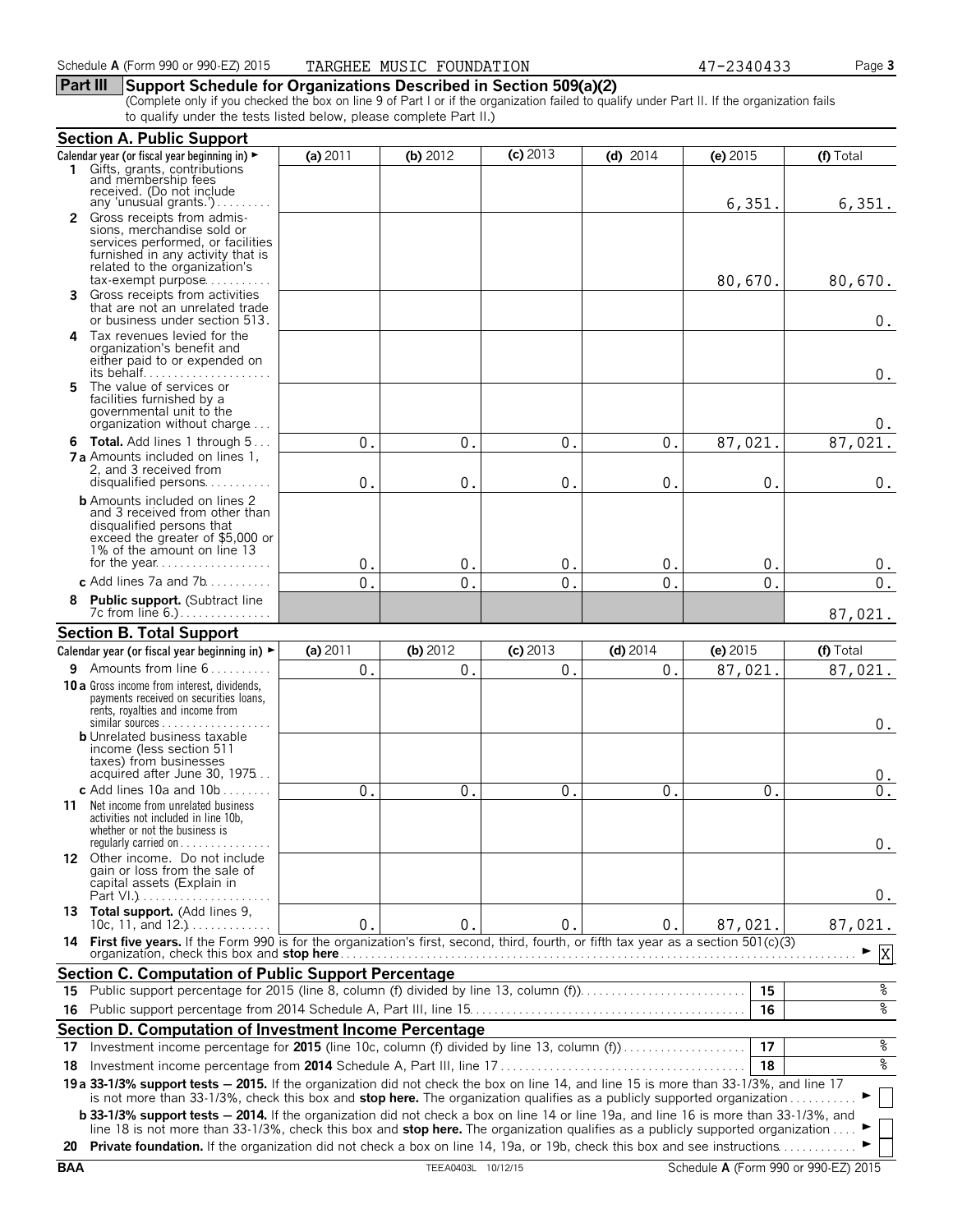**Part IV Supporting Organizations** (Complete only if you checked a box in line 11 on Part I. If you checked 11a of Part I, complete Sections A and B. If you checked 11b of Part I, complete Sections A and C. If you checked 11c of Part I, complete Sections A, D, and E. If you checked 11d of Part I, complete Sections A and D, and complete Part V.)

# **Section A. All Supporting Organizations**

|              |                                                                                                                                                                                                                                                              |                 | <b>Yes</b> | No |
|--------------|--------------------------------------------------------------------------------------------------------------------------------------------------------------------------------------------------------------------------------------------------------------|-----------------|------------|----|
|              | Are all of the organization's supported organizations listed by name in the organization's governing documents?                                                                                                                                              |                 |            |    |
|              | If 'No,' describe in Part VI how the supported organizations are designated. If designated by class or purpose, describe                                                                                                                                     | $\mathbf{1}$    |            |    |
|              |                                                                                                                                                                                                                                                              |                 |            |    |
| $\mathbf{2}$ | Did the organization have any supported organization that does not have an IRS determination of status under section                                                                                                                                         |                 |            |    |
|              | 509(a)(1) or (2)? If 'Yes,' explain in <b>Part VI</b> how the organization determined that the supported organization was                                                                                                                                    | $\overline{2}$  |            |    |
|              |                                                                                                                                                                                                                                                              |                 |            |    |
|              | 3a Did the organization have a supported organization described in section 501(c)(4), (5), or (6)? If 'Yes,' answer (b)                                                                                                                                      |                 |            |    |
|              | and (c) below $\ldots$ $\ldots$ $\ldots$ $\ldots$ $\ldots$ $\ldots$ $\ldots$ $\ldots$ $\ldots$ $\ldots$ $\ldots$ $\ldots$ $\ldots$ $\ldots$ $\ldots$                                                                                                         | 3a              |            |    |
|              | <b>b</b> Did the organization confirm that each supported organization qualified under section $501(c)(4)$ , $(5)$ , or $(6)$ and                                                                                                                            |                 |            |    |
|              | satisfied the public support tests under section 509(a)(2)? If 'Yes,' describe in Part VI when and how the organization                                                                                                                                      | 3b              |            |    |
|              |                                                                                                                                                                                                                                                              |                 |            |    |
|              | c Did the organization ensure that all support to such organizations was used exclusively for section 170(c)(2)(B)                                                                                                                                           | 3 <sub>c</sub>  |            |    |
|              | purposes? If 'Yes,' explain in <b>Part VI</b> what controls the organization put in place to ensure such use                                                                                                                                                 |                 |            |    |
|              | 4a Was any supported organization not organized in the United States ('foreign supported organization')? If 'Yes' and                                                                                                                                        |                 |            |    |
|              |                                                                                                                                                                                                                                                              | 4a              |            |    |
|              |                                                                                                                                                                                                                                                              |                 |            |    |
|              | <b>b</b> Did the organization have ultimate control and discretion in deciding whether to make grants to the foreign supported<br>organization? If 'Yes,' describe in Part VI how the organization had such control and discretion despite being controlled  |                 |            |    |
|              |                                                                                                                                                                                                                                                              | 4b              |            |    |
|              | c Did the organization support any foreign supported organization that does not have an IRS determination under                                                                                                                                              |                 |            |    |
|              | sections 501(c)(3) and 509(a)(1) or (2)? If 'Yes,' explain in <b>Part VI</b> what controls the organization used to ensure that                                                                                                                              |                 |            |    |
|              | all support to the foreign supported organization was used exclusively for section $170(\tilde{c})(2)(B)$ purposes                                                                                                                                           | 4c              |            |    |
|              | 5a Did the organization add, substitute, or remove any supported organizations during the tax year? If 'Yes,' answer (b)                                                                                                                                     |                 |            |    |
|              | and (c) below (if applicable). Also, provide detail in Part VI, including (i) the names and EIN numbers of the supported                                                                                                                                     |                 |            |    |
|              | organizations added, substituted, or removed; (ii) the reasons for each such action; (iii) the authority under the<br>organization's organizing document authorizing such action; and (iv) how the action was accomplished (such as by                       |                 |            |    |
|              |                                                                                                                                                                                                                                                              | 5a              |            |    |
|              | <b>b Type I or Type II only.</b> Was any added or substituted supported organization part of a class already designated in the                                                                                                                               |                 |            |    |
|              |                                                                                                                                                                                                                                                              | 5b              |            |    |
|              | c Substitutions only. Was the substitution the result of an event beyond the organization's control?                                                                                                                                                         | 5c              |            |    |
|              |                                                                                                                                                                                                                                                              |                 |            |    |
| 6            | Did the organization provide support (whether in the form of grants or the provision of services or facilities) to<br>anyone other than (i) its supported organizations, (ii) individuals that are part of the charitable class benefited by one             |                 |            |    |
|              | or more of its supported organizations, or (iii) other supporting organizations that also support or benefit one or more of                                                                                                                                  |                 |            |    |
|              |                                                                                                                                                                                                                                                              | 6               |            |    |
| 7            | Did the organization provide a grant, loan, compensation, or other similar payment to a substantial contributor                                                                                                                                              |                 |            |    |
|              | (defined in section $4958(c)(3)(\bar{C})$ ), a family member of a substantial contributor, or a 35% controlled entity with                                                                                                                                   |                 |            |    |
|              |                                                                                                                                                                                                                                                              | 7               |            |    |
| 8            | Did the organization make a loan to a disqualified person (as defined in section 4958) not described in line 7? If 'Yes,'                                                                                                                                    |                 |            |    |
|              |                                                                                                                                                                                                                                                              | 8               |            |    |
|              | <b>9 a</b> Was the organization controlled directly or indirectly at any time during the tax year by one or more disqualified persons                                                                                                                        |                 |            |    |
|              | as defined in section 4946 (other than foundation managers and organizations described in section 509(a)(1) or (2))?                                                                                                                                         | 9a              |            |    |
|              |                                                                                                                                                                                                                                                              |                 |            |    |
|              | <b>b</b> Did one or more disqualified persons (as defined in line 9a) hold a controlling interest in any entity in which the                                                                                                                                 | 9 <sub>b</sub>  |            |    |
|              |                                                                                                                                                                                                                                                              |                 |            |    |
|              | c Did a disqualified person (as defined in line 9a) have an ownership interest in, or derive any personal benefit from,                                                                                                                                      | 9c              |            |    |
|              |                                                                                                                                                                                                                                                              |                 |            |    |
|              | 10 a Was the organization subject to the excess business holdings rules of section 4943 because of section 4943(f) (regarding<br>certain Type II supporting organizations, and all Type III non-functionally integrated supporting organizations)? If 'Yes,' |                 |            |    |
|              |                                                                                                                                                                                                                                                              | 10a             |            |    |
|              | <b>b</b> Did the organization, have any excess business holdings in the tax year? (Use Schedule C, Form 4720, to determine                                                                                                                                   |                 |            |    |
|              |                                                                                                                                                                                                                                                              | 10 <sub>b</sub> |            |    |
| <b>BAA</b>   | Schedule A (Form 990 or 990-EZ) 2015<br>TEEA0404L 10/12/15                                                                                                                                                                                                   |                 |            |    |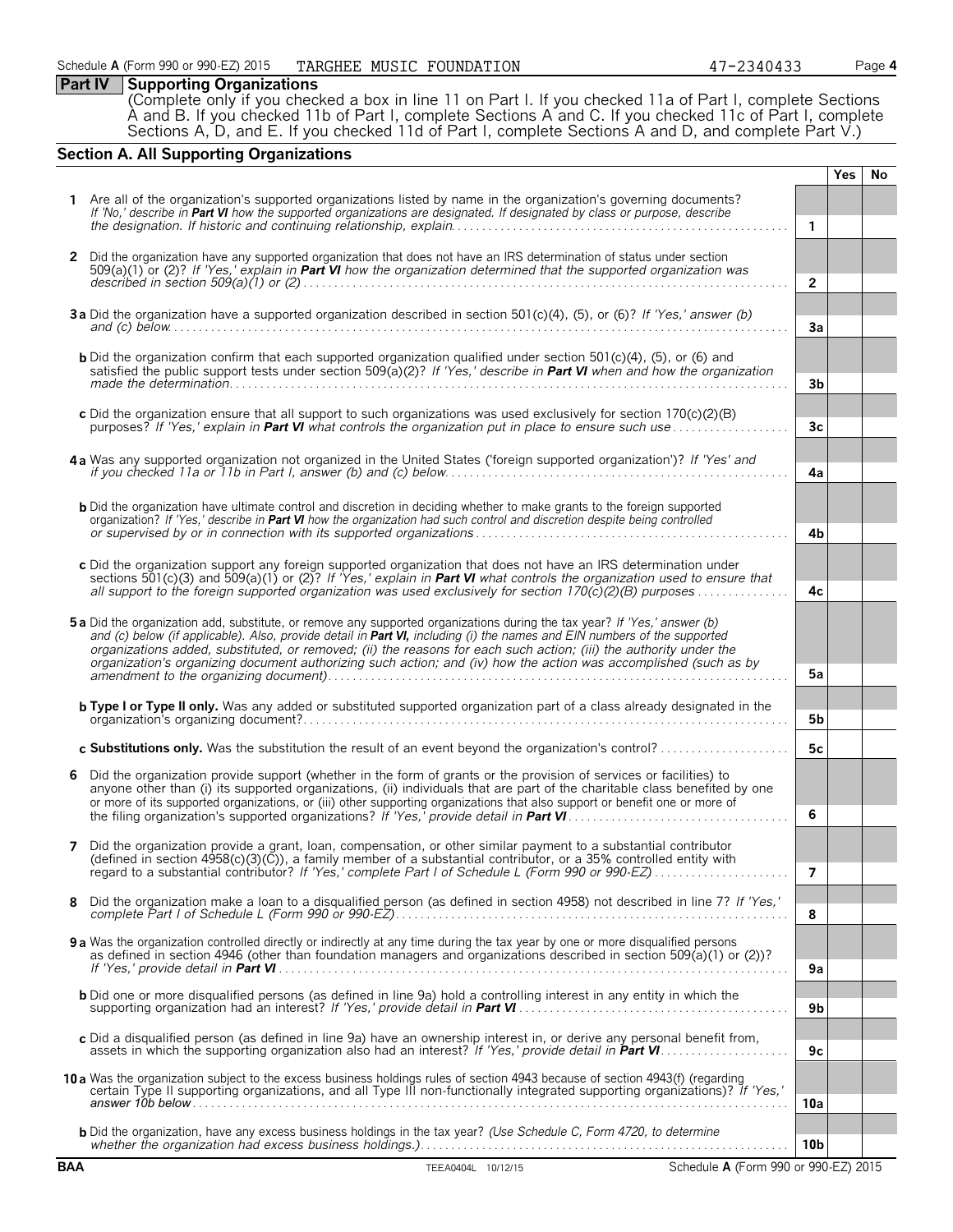| <b>Part IV</b> | Supporting Organizations (continued)                                                                                                                                  |     |  |
|----------------|-----------------------------------------------------------------------------------------------------------------------------------------------------------------------|-----|--|
|                |                                                                                                                                                                       | res |  |
| 11             | Has the organization accepted a gift or contribution from any of the following persons?                                                                               |     |  |
|                |                                                                                                                                                                       |     |  |
|                | a A person who directly or indirectly controls, either alone or together with persons described in (b) and (c) below, the governing body of a supported organization? |     |  |
|                |                                                                                                                                                                       |     |  |
|                | 11c<br>c A 35% controlled entity of a person described in (a) or (b) above? If 'Yes' to a, b, or c, provide detail in Part VI                                         |     |  |
|                |                                                                                                                                                                       |     |  |

# **Section B. Type I Supporting Organizations**

| Did the directors, trustees, or membership of one or more supported organizations have the power to regularly appoint<br>or elect at least a majority of the organization's directors or trustees at all times during the tax year? If 'No,' describe in<br>Part VI how the supported organization(s) effectively operated, supervised, or controlled the organization's activities.<br>If the organization had more than one supported organization, describe how the powers to appoint and/or remove<br>directors or trustees were allocated among the supported organizations and what conditions or restrictions, if any, |  |  |  |
|-------------------------------------------------------------------------------------------------------------------------------------------------------------------------------------------------------------------------------------------------------------------------------------------------------------------------------------------------------------------------------------------------------------------------------------------------------------------------------------------------------------------------------------------------------------------------------------------------------------------------------|--|--|--|
|                                                                                                                                                                                                                                                                                                                                                                                                                                                                                                                                                                                                                               |  |  |  |
| Did the organization operate for the benefit of any supported organization other than the supported organization(s)<br>that operated, supervised, or controlled the supporting organization? If 'Yes,' explain in <b>Part VI</b> how providing such<br>benefit carried out the purposes of the supported organization(s) that operated, supervised, or controlled the                                                                                                                                                                                                                                                         |  |  |  |
| supporting organization                                                                                                                                                                                                                                                                                                                                                                                                                                                                                                                                                                                                       |  |  |  |

# **Section C. Type II Supporting Organizations**

| Were a majority of the organization's directors or trustees during the tax year also a majority of the directors or trustees |                                                                                                                               | Yes | .Nc |
|------------------------------------------------------------------------------------------------------------------------------|-------------------------------------------------------------------------------------------------------------------------------|-----|-----|
|                                                                                                                              | of each of the organization's supported organization(s)? If 'No,' describe in <b>Part VI</b> how control or management of the |     |     |
| supporting organization was vested in the same persons that controlled or managed the supported organization(s)              |                                                                                                                               |     |     |

# **Section D. All Type III Supporting Organizations**

| Did the organization provide to each of its supported organizations, by the last day of the fifth month of the<br>organization's tax year, (i) a written notice describing the type and amount of support provided during the prior tax<br>year, (ii) a copy of the Form 990 that was most recently filed as of the date of notification, and (iii) copies of the           |  |  |  |  |
|-----------------------------------------------------------------------------------------------------------------------------------------------------------------------------------------------------------------------------------------------------------------------------------------------------------------------------------------------------------------------------|--|--|--|--|
| organization's governing documents in effect on the date of notification, to the extent not previously provided?                                                                                                                                                                                                                                                            |  |  |  |  |
|                                                                                                                                                                                                                                                                                                                                                                             |  |  |  |  |
| 2 Were any of the organization's officers, directors, or trustees either (i) appointed or elected by the supported<br>organization(s) or (ii) serving on the governing body of a supported organization? If 'No,' explain in Part VI how                                                                                                                                    |  |  |  |  |
| the organization maintained a close and continuous working relationship with the supported organization(s)                                                                                                                                                                                                                                                                  |  |  |  |  |
| 3 By reason of the relationship described in (2), did the organization's supported organizations have a significant<br>voice in the organization's investment policies and in directing the use of the organization's income or assets at<br>all times during the tax year? If 'Yes,' describe in <b>Part VI</b> the role the organization's supported organizations played |  |  |  |  |
| in this regard.                                                                                                                                                                                                                                                                                                                                                             |  |  |  |  |

#### **Section E. Type III Functionally-Integrated Supporting Organizations**

| Check the box next to the method that the organization used to satisfy the Integral Part Test during the year (see instructions): |  |  |
|-----------------------------------------------------------------------------------------------------------------------------------|--|--|
|                                                                                                                                   |  |  |

- **a** The organization satisfied the Activities Test. *Complete line 2 below.*
- **b** The organization is the parent of each of its supported organizations. *Complete line 3 below.*
- **c** The organization supported a governmental entity. *Describe in Part VI how you supported a government entity (see instructions).*

#### **2** Activities Test. *Answer (a) and (b) below.* **Yes No**

|                                                                                                                                                                                                                                                                                                                                                                                                                                                                                                             |    | 153 | 11 V |
|-------------------------------------------------------------------------------------------------------------------------------------------------------------------------------------------------------------------------------------------------------------------------------------------------------------------------------------------------------------------------------------------------------------------------------------------------------------------------------------------------------------|----|-----|------|
| <b>a</b> Did substantially all of the organization's activities during the tax year directly further the exempt purposes of the<br>supported organization(s) to which the organization was responsive? If 'Yes,' then in <b>Part VI identify those supported</b><br>organizations and explain how these activities directly furthered their exempt purposes, how the organization was<br>responsive to those supported organizations, and how the organization determined that these activities constituted |    |     |      |
|                                                                                                                                                                                                                                                                                                                                                                                                                                                                                                             | 2a |     |      |
| <b>b</b> Did the activities described in (a) constitute activities that, but for the organization's involvement, one or more of<br>the organization's supported organization(s) would have been engaged in? If 'Yes,' explain in Part VI the reasons for<br>the organization's position that its supported organization(s) would have engaged in these activities but for the                                                                                                                               |    |     |      |
| organization's involvement                                                                                                                                                                                                                                                                                                                                                                                                                                                                                  |    |     |      |
| 3 Parent of Supported Organizations. Answer (a) and (b) below.                                                                                                                                                                                                                                                                                                                                                                                                                                              |    |     |      |
|                                                                                                                                                                                                                                                                                                                                                                                                                                                                                                             |    |     |      |
| a Did the organization have the power to regularly appoint or elect a majority of the officers, directors, or trustees of                                                                                                                                                                                                                                                                                                                                                                                   |    |     |      |
|                                                                                                                                                                                                                                                                                                                                                                                                                                                                                                             | 3a |     |      |
| <b>b</b> Did the organization exercise a substantial degree of direction over the policies, programs, and activities of each of its                                                                                                                                                                                                                                                                                                                                                                         |    |     |      |
| supported organizations? If 'Yes,' describe in Part VI the role played by the organization in this regard.                                                                                                                                                                                                                                                                                                                                                                                                  | 3b |     |      |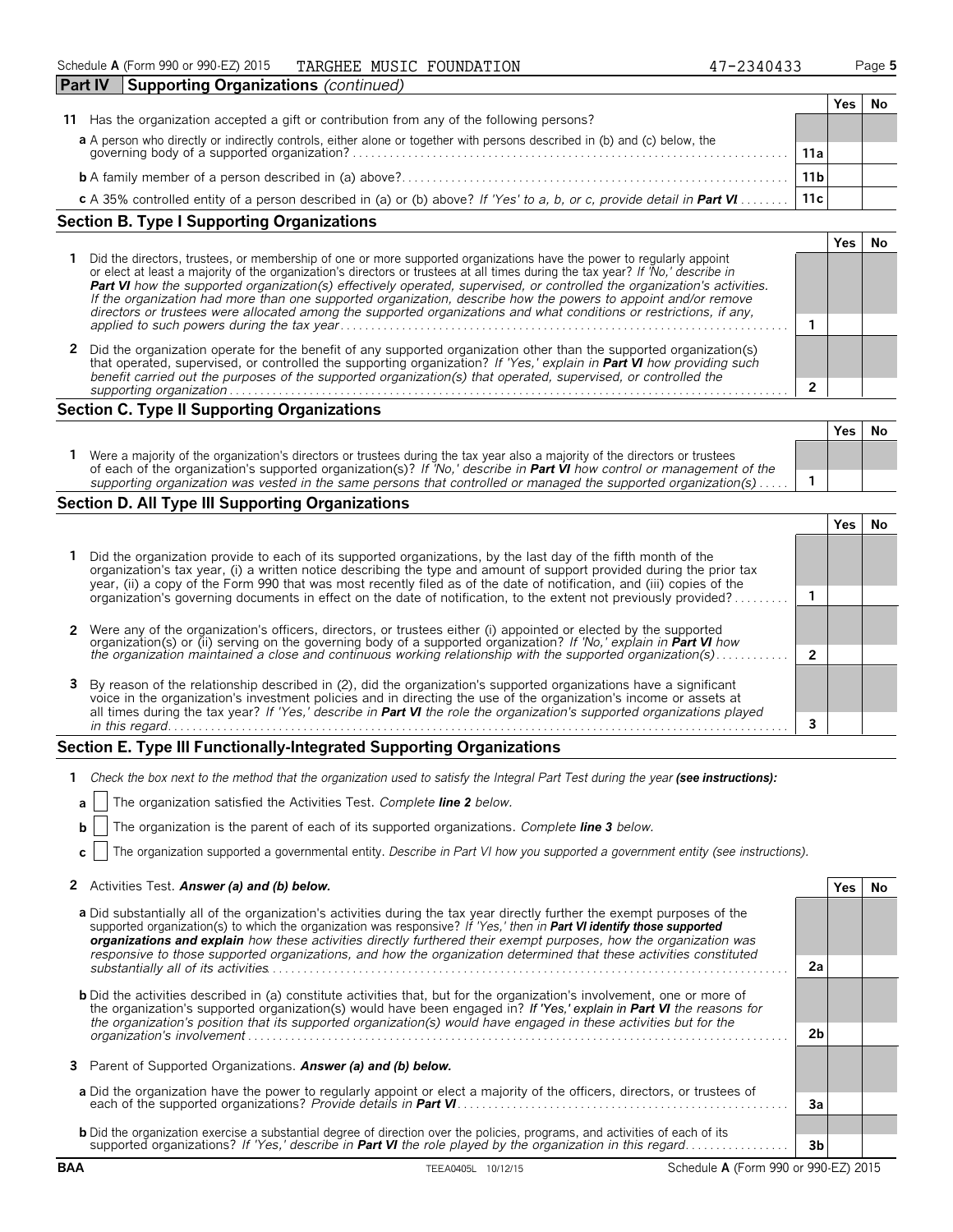**1** Check here if the organization satisfied the Integral Part Test as a qualifying trust on November 20, 1970. **See instructions.** All other Type III non-functionally integrated supporting organizations must complete Sections A through E.

|                | Section A - Adjusted Net Income                                                                                                                                     |                         | (A) Prior Year | (B) Current Year<br>(optional) |
|----------------|---------------------------------------------------------------------------------------------------------------------------------------------------------------------|-------------------------|----------------|--------------------------------|
| 1              |                                                                                                                                                                     | $\mathbf{1}$            |                |                                |
| 2              |                                                                                                                                                                     | $\overline{2}$          |                |                                |
| 3              |                                                                                                                                                                     | 3                       |                |                                |
| 4              |                                                                                                                                                                     | 4                       |                |                                |
| 5              |                                                                                                                                                                     | 5                       |                |                                |
| 6              | Portion of operating expenses paid or incurred for production or collection of gross<br>income or for management, conservation, or maintenance of property held for | 6                       |                |                                |
| 7              |                                                                                                                                                                     | $\overline{7}$          |                |                                |
| 8              | <b>Adjusted Net Income</b> (subtract lines 5, 6 and 7 from line 4)                                                                                                  | 8                       |                |                                |
|                | <b>Section B - Minimum Asset Amount</b>                                                                                                                             |                         | (A) Prior Year | (B) Current Year<br>(optional) |
| 1.             | Aggregate fair market value of all non-exempt-use assets (see instructions for short<br>tax year or assets held for part of year):                                  |                         |                |                                |
|                |                                                                                                                                                                     | 1a                      |                |                                |
|                |                                                                                                                                                                     | 1b                      |                |                                |
|                |                                                                                                                                                                     | 1c                      |                |                                |
|                |                                                                                                                                                                     | 1 <sub>d</sub>          |                |                                |
|                | e Discount claimed for blockage or other<br>factors (explain in detail in Part VI):                                                                                 |                         |                |                                |
| 2              | Acquisition indebtedness applicable to non-exempt-use assets                                                                                                        | $\overline{2}$          |                |                                |
| 3              |                                                                                                                                                                     | $\overline{\mathbf{3}}$ |                |                                |
| 4              | Cash deemed held for exempt use. Enter 1-1/2% of line 3 (for greater amount,                                                                                        | 4                       |                |                                |
| 5              | Net value of non-exempt-use assets (subtract line 4 from line 3)                                                                                                    | 5                       |                |                                |
| 6              |                                                                                                                                                                     | 6                       |                |                                |
| 7              |                                                                                                                                                                     | $\overline{7}$          |                |                                |
| 8              |                                                                                                                                                                     | 8                       |                |                                |
|                | Section C - Distributable Amount                                                                                                                                    |                         |                | <b>Current Year</b>            |
| 1              | Adjusted net income for prior year (from Section A, line 8, Column A)                                                                                               | $\mathbf{1}$            |                |                                |
| $\overline{2}$ |                                                                                                                                                                     | $\overline{2}$          |                |                                |
| 3              | Minimum asset amount for prior year (from Section B, line 8, Column A)                                                                                              | 3                       |                |                                |
| 4              |                                                                                                                                                                     | 4                       |                |                                |
| 5.             |                                                                                                                                                                     | 5                       |                |                                |
| 6              | <b>Distributable Amount.</b> Subtract line 5 from line 4, unless subject to emergency                                                                               | 6                       |                |                                |

**7**  $\mid$  Check here if the current year is the organization's first as a non-functionally-integrated Type III supporting organization (see instructions).

**BAA** Schedule **A** (Form 990 or 990-EZ) 2015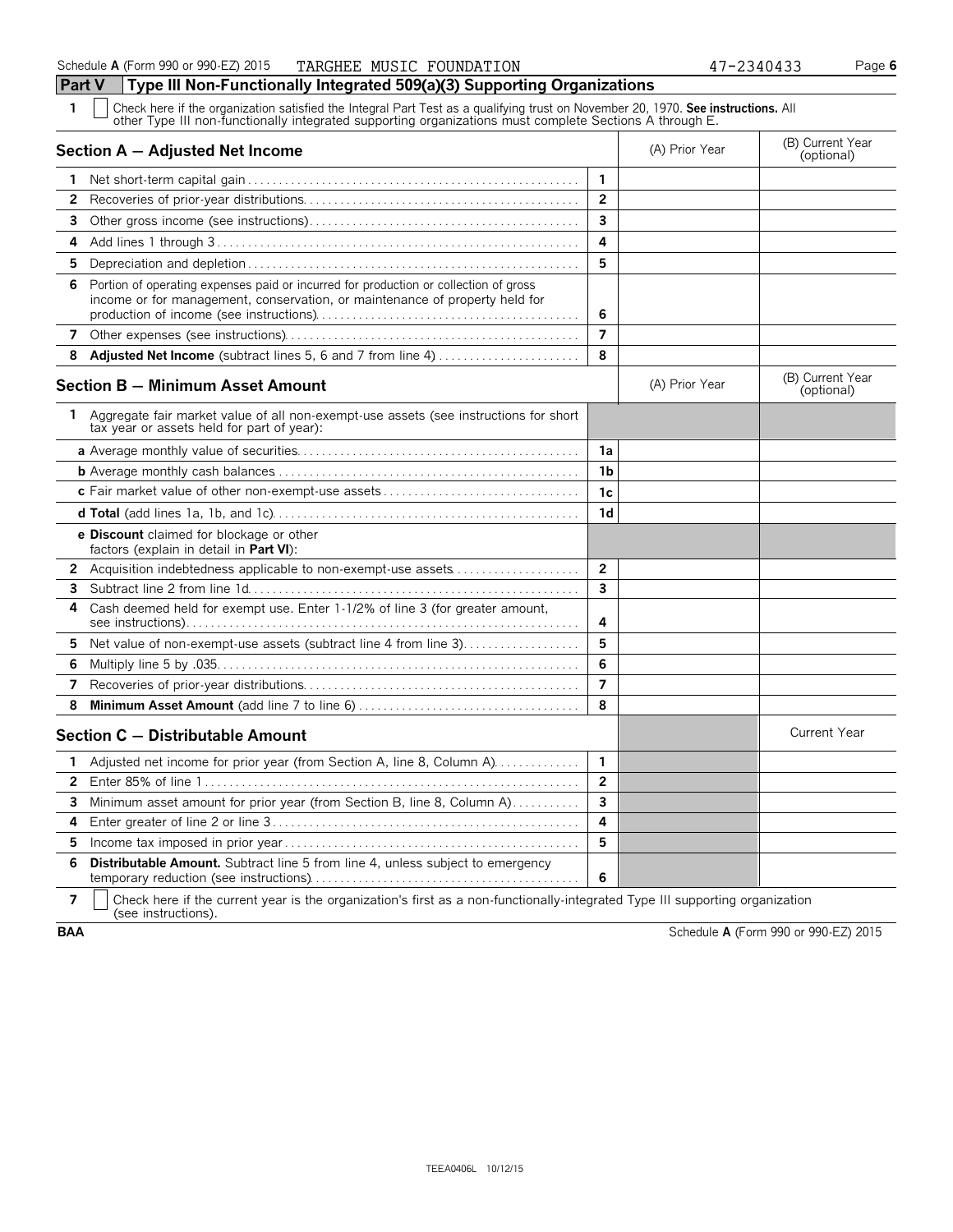|              | Part V  Type III Non-Functionally Integrated 509(a)(3) Supporting Organizations <i>(continued)</i>                               |                                              |                                        |                                                  |
|--------------|----------------------------------------------------------------------------------------------------------------------------------|----------------------------------------------|----------------------------------------|--------------------------------------------------|
|              | Section D - Distributions                                                                                                        |                                              |                                        | <b>Current Year</b>                              |
| 1            |                                                                                                                                  |                                              |                                        |                                                  |
| $\mathbf{2}$ | Amounts paid to perform activity that directly furthers exempt purposes of supported organizations,                              |                                              |                                        |                                                  |
| 3            | Administrative expenses paid to accomplish exempt purposes of supported organizations                                            |                                              |                                        |                                                  |
| 4            |                                                                                                                                  |                                              |                                        |                                                  |
| 5            |                                                                                                                                  |                                              |                                        |                                                  |
| 6            |                                                                                                                                  |                                              |                                        |                                                  |
| 7            |                                                                                                                                  |                                              |                                        |                                                  |
| 8            | Distributions to attentive supported organizations to which the organization is responsive (provide details                      |                                              |                                        |                                                  |
| 9            |                                                                                                                                  |                                              |                                        |                                                  |
|              |                                                                                                                                  |                                              |                                        |                                                  |
|              | Section $E -$ Distribution Allocations (see instructions)                                                                        | (i)<br><b>Excess</b><br><b>Distributions</b> | (ii)<br>Underdistributions<br>Pre-2015 | (iii)<br><b>Distributable</b><br>Amount for 2015 |
|              | Distributable amount for 2015 from Section C, line 6                                                                             |                                              |                                        |                                                  |
| $\mathbf{2}$ | Underdistributions, if any, for years prior to 2015 (reasonable                                                                  |                                              |                                        |                                                  |
| $\mathbf{3}$ | Excess distributions carryover, if any, to 2015:                                                                                 |                                              |                                        |                                                  |
| а            |                                                                                                                                  |                                              |                                        |                                                  |
| b            |                                                                                                                                  |                                              |                                        |                                                  |
| с            |                                                                                                                                  |                                              |                                        |                                                  |
|              | <b>d</b> From 2013                                                                                                               |                                              |                                        |                                                  |
|              |                                                                                                                                  |                                              |                                        |                                                  |
|              |                                                                                                                                  |                                              |                                        |                                                  |
|              |                                                                                                                                  |                                              |                                        |                                                  |
|              |                                                                                                                                  |                                              |                                        |                                                  |
|              | i Carryover from 2010 not applied (see instructions)                                                                             |                                              |                                        |                                                  |
|              | j Remainder. Subtract lines 3g, 3h, and 3i from 3f                                                                               |                                              |                                        |                                                  |
| 4            | Distributions for 2015 from Section D.<br>\$<br>line $7:$                                                                        |                                              |                                        |                                                  |
|              | a Applied to underdistributions of prior years                                                                                   |                                              |                                        |                                                  |
|              |                                                                                                                                  |                                              |                                        |                                                  |
|              | c Remainder. Subtract lines 4a and 4b from 4                                                                                     |                                              |                                        |                                                  |
| 5.           | Remaining underdistributions for years prior to 2015, if any.<br>Subtract lines 3g and 4a from line 2 (if amount greater than    |                                              |                                        |                                                  |
|              | 6 Remaining underdistributions for 2015. Subtract lines 3h and 4b<br>from line 1 (if amount greater than zero, see instructions) |                                              |                                        |                                                  |
| 7            | Excess distributions carryover to 2016. Add lines 3j and 4c                                                                      |                                              |                                        |                                                  |
| 8            | Breakdown of line 7:                                                                                                             |                                              |                                        |                                                  |
| а            |                                                                                                                                  |                                              |                                        |                                                  |
| b            |                                                                                                                                  |                                              |                                        |                                                  |
|              | c Excess from 2013.                                                                                                              |                                              |                                        |                                                  |
|              | d Excess from 2014                                                                                                               |                                              |                                        |                                                  |
|              | e Excess from 2015                                                                                                               |                                              |                                        |                                                  |

**BAA** Schedule **A** (Form 990 or 990-EZ) 2015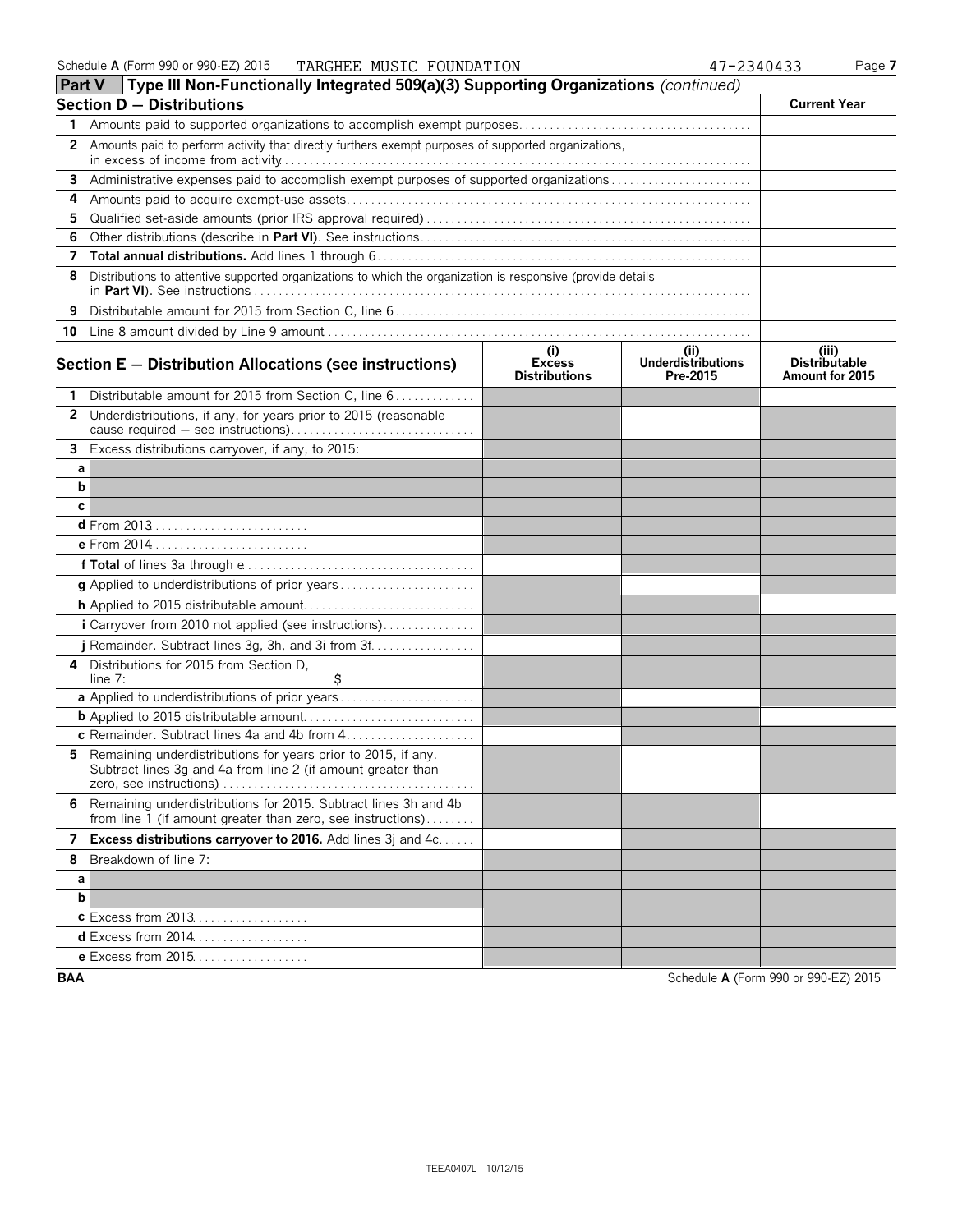Part VI Supplemental Information. Provide the explanations required by Part II, line 10; Part II, line 17a or 17b;Part III, line 12; Part IV,<br>Section A, lines 1, 2, 3b, 3c, 4b, 4c, 5a, 6, 9a, 9b, 9c, 11a, 11b, and 11c; Par Part IV, Section D, lines 2 and 3; Part IV, Section E, lines 1c, 2a, 2b, 3a and 3b; Part V, line 1; Part V, Section B, line 1e; Part V, Section D, lines 5, 6, and 8; and Part V, Section E, lines 2, 5, and 6. Also complete this part for any additional information. (See instructions.) TARGHEE MUSIC FOUNDATION 47-2340433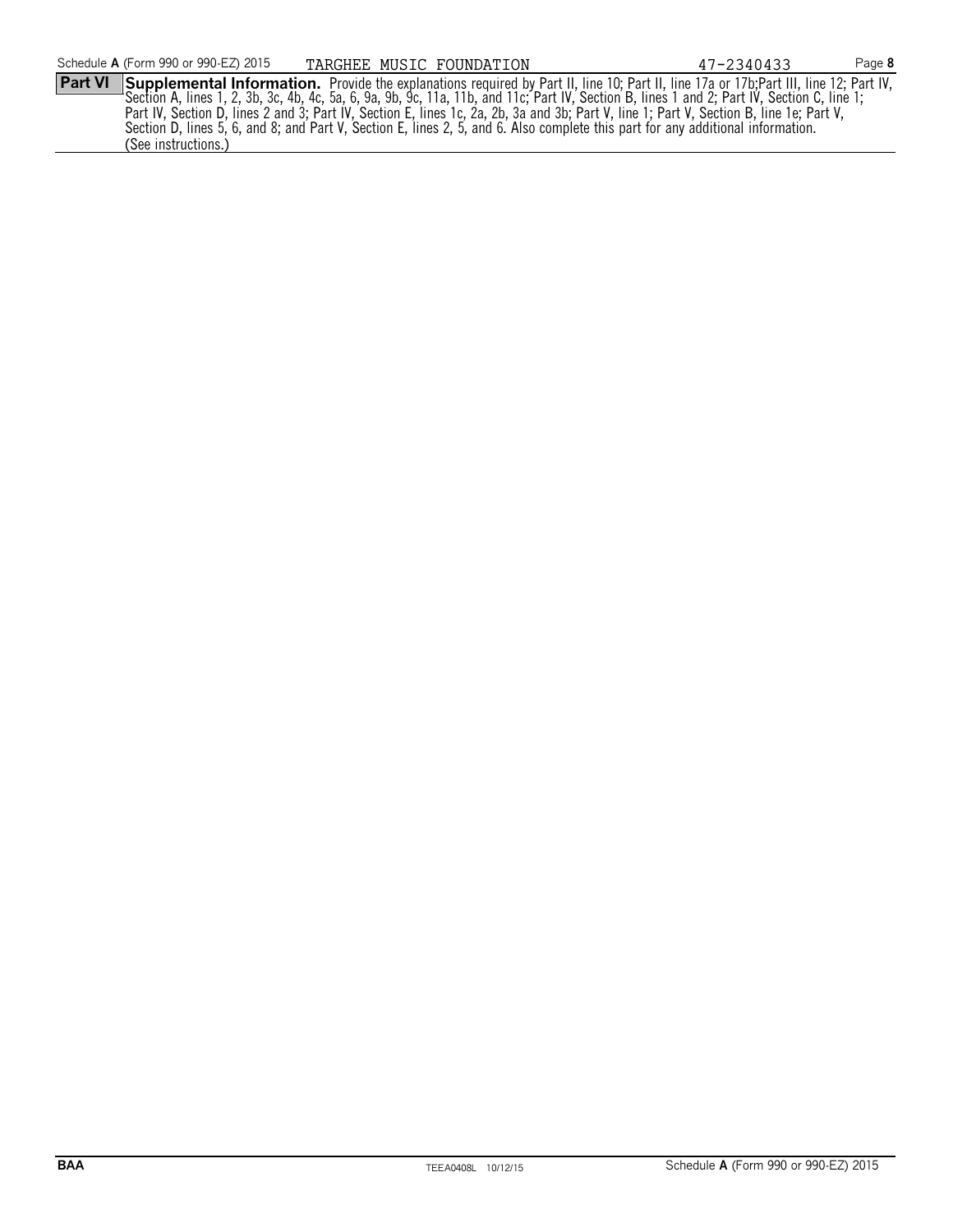| <b>SCHEDULE O</b>                                                                                                                                                                               |                                                                                             | Supplemental Information to Form 990 or 990-EZ                                                       |                                |                   | OMB No. 1545-0047     |
|-------------------------------------------------------------------------------------------------------------------------------------------------------------------------------------------------|---------------------------------------------------------------------------------------------|------------------------------------------------------------------------------------------------------|--------------------------------|-------------------|-----------------------|
| (Form 990 or 990-EZ)<br>Complete to provide information for responses to specific questions on<br>Form 990 or 990-EZ or to provide any additional information.<br>Attach to Form 990 or 990-EZ. |                                                                                             |                                                                                                      |                                |                   | 2015                  |
| Department of the Treasury<br>Internal Revenue Service                                                                                                                                          |                                                                                             | Information about Schedule O (Form 990 or 990-EZ) and its instructions is<br>at www.irs.gov/form990. |                                | <b>Inspection</b> | <b>Open to Public</b> |
| Name of the organization                                                                                                                                                                        |                                                                                             |                                                                                                      | Employer identification number |                   |                       |
| 47-2340433<br>TARGHEE MUSIC FOUNDATION                                                                                                                                                          |                                                                                             |                                                                                                      |                                |                   |                       |
|                                                                                                                                                                                                 | FORM 990-EZ, PART I, LINE 10<br><b>GRANTS AND SIMILAR AMOUNTS PAID IN EXCESS OF \$5,000</b> |                                                                                                      |                                |                   |                       |
| DONEE'S NAME:<br>CASH AMOUNT GIVEN:                                                                                                                                                             |                                                                                             | NO GRANTS TO ANY INDIV FOR OVER \$5,000                                                              |                                |                   |                       |
|                                                                                                                                                                                                 | DESCRIPTION OF PROPERTY:                                                                    | SCHOLARSHIPS                                                                                         |                                | \$                | 5,070.                |
|                                                                                                                                                                                                 | FORM 990-EZ, PART I, LINE 16                                                                |                                                                                                      |                                |                   |                       |

#### **FORM 990-EZ, PART I, LINE 16 OTHER EXPENSES**

| 'NG.         |  |
|--------------|--|
| CHARGES      |  |
| ON.<br>I N H |  |
|              |  |
|              |  |
|              |  |
| TENT         |  |
| T-SHIRTS     |  |
|              |  |

# **FORM 990-EZ, PART III - ORGANIZATION'S PRIMARY EXEMPT PURPOSE**

TARGHEE MUSIC FOUNDATION IS DEDICATED TO PROMOTING MUSICAL PARTICIPATION AMONG ADULTS AND CHILDREN THROUGH THE TARGHEE MUSIC CAMP HELD ANNUALLY.

# **FORM 990-EZ, PART III, LINE 28 - STATEMENT OF PROGRAM SERVICE ACCOMPLISHMENTS**

TARGHEE MUSIC CAMP TEACHES PARTICIPANTS TO LEARN TO PLAY INSTRUMENTS BY HOLDING EDUCATIONAL PROGRAMS, LESSONS AND WORKSHOPS FOR ADULTS AND CHILDREN TO PROMOTE MUSICAL HISTORY. THE CAMP ALSO HOLDS CLASSES AND WORKSHOPS ON MUSIC HISTORY, PRESERVATION, MUSIC EDUCATION AND THEORY, THUS FURTHER PROMOTING THE FOUNDATION'S MISSION.

# **FORM 990-EZ, PART V - REGARDING TRANSFERS ASSOCIATED WITH PERSONAL BENEFIT CONTRACTS**

(A) DID THE ORGANIZATION, DURING THE YEAR, RECEIVE ANY FUNDS, DIRECTLY OR INDIRECTLY, TO PAY PREMIUMS ON A PERSONAL BENEFIT CONTRACT?. . . . . . . . . . . . . . . . . . . . . . . . . . . NO (B) DID THE ORGANIZATION, DURING THE YEAR, PAY PREMIUMS, DIRECTLY OR INDIRECTLY, ON A PERSONAL BENEFIT CONTRACT?. . . . . . . . . . . . . . . . . . . . . . . . . . . . . . . . . . . . . . . . . . . . . . . . . . . NO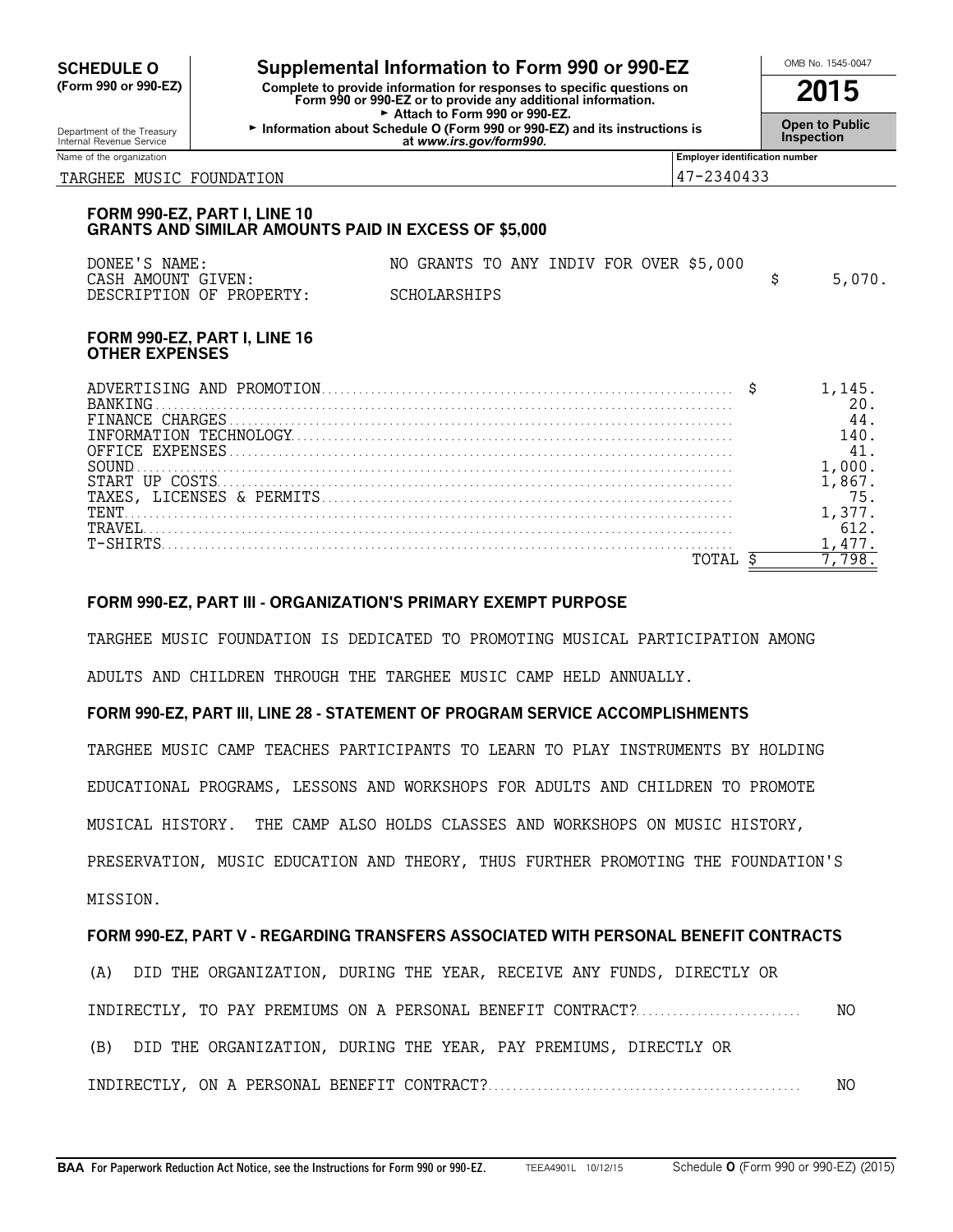

# Form **8868 Application for Extension of Time To File an**  $\mathcal{L}_{\text{new}}$  and  $\mathcal{L}_{\text{new}}$  and  $\mathcal{L}_{\text{new}}$  and  $\mathcal{L}_{\text{new}}$  and  $\mathcal{L}_{\text{new}}$  and  $\mathcal{L}_{\text{new}}$  and  $\mathcal{L}_{\text{new}}$  and  $\mathcal{L}_{\text{new}}$  and  $\mathcal{L}_{\text{new}}$  and  $\mathcal{L}_{\text{new}}$  and  $\mathcal{L}_{\text{new}}$  and  $\mathcal{L}_{\text{new}}$  and  $\mathcal{$

X

Department of the Treasury<br>Internal Revenue Service<br>Internal Revenue Service<br>**File a separate application for each return.** 

► Information about Form 8868 and its instructions is at *www.irs.gov/form8868.* 

? If you are filing for an **Automatic 3-Month Extension, complete only Part I** and check this box. . . . . . . . . . . . . . . . . . . . . . . . . . . . . . . . . . . . . . G

? If you are filing for an **Additional (Not Automatic) 3-Month Extension, complete only Part II** (on page 2 of this form).

*Do not complete Part II unless* you have already been granted an automatic 3-month extension on a previously filed Form 8868.

**Electronic filing** *(e-file).* You can electronically file Form 8868 if you need a 3-month automatic extension of time to file (6 months for a corporation required to file Form 990-T), or an additional (not automatic) 3-month extension of time. You can electronically file Form 8868 to<br>request an extension of time to file any of the forms listed in Part I or Part electronic filing of this form, visit *www.irs.gov/efile* and click on *e-file for Charities & Nonprofits.*

**Part I Automatic 3-Month Extension of Time.** Only submit original (no copies needed).

A corporation required to file Form 990-T and requesting an automatic 6-month extension - check this box and complete Part I only. .

*All other corporations (including 1120-C filers), partnerships, REMICs, and trusts must use Form 7004 to request an extension of time to file income tax returns.*

|                             |                                                                                          | Enter filer's identifying number, see instructions |
|-----------------------------|------------------------------------------------------------------------------------------|----------------------------------------------------|
|                             | Name of exempt organization or other filer, see instructions.                            | Employer identification number (EIN) or            |
|                             |                                                                                          |                                                    |
| Type or<br>print            |                                                                                          |                                                    |
|                             | TARGHEE MUSIC FOUNDATION                                                                 | 47-2340433                                         |
| File by the                 | Number, street, and room or suite number. If a P.O. box, see instructions.               | Social security number (SSN)                       |
| due date for<br>filing your | 2840 WEST BAY DRIVE #204                                                                 |                                                    |
| return, See                 | City, town or post office, state, and ZIP code. For a foreign address, see instructions. |                                                    |
| instructions.               | BELLEAIR BLUFFS, FL 33770                                                                |                                                    |
|                             |                                                                                          |                                                    |

Enter the Return code for the return that this application is for (file a separate application for each return). . . . . . . . . . . . . . . . . . . . . . . . . . . 01

| Application<br>Is For                         | Return<br>Code | Application<br><b>I</b> Is For    | Return<br>Code |
|-----------------------------------------------|----------------|-----------------------------------|----------------|
| Form 990 or Form 990-EZ                       | 01             | Form 990-T (corporation)          | 07             |
| Form 990-BL                                   | 02             | Form 1041-A                       | 08             |
| Form 4720 (individual)                        | 03             | Form 4720 (other than individual) | 09             |
| Form 990-PF                                   | 04             | Form 5227                         | 10             |
| Form 990-T (section 401(a) or $408(a)$ trust) | 05             | Form 6069                         |                |
| Form 990-T (trust other than above)           | 06             | Form 8870                         | 12             |

| • The books are in the care of • ROB WILLIAMS                                                                                                                                                                                                                                                                                                                                                                                                                                                                                                              |              |                                 |    |
|------------------------------------------------------------------------------------------------------------------------------------------------------------------------------------------------------------------------------------------------------------------------------------------------------------------------------------------------------------------------------------------------------------------------------------------------------------------------------------------------------------------------------------------------------------|--------------|---------------------------------|----|
| Telephone No. $\blacktriangleright$ (727) 366-7828 Fax No. $\blacktriangleright$<br>If the organization does not have an office or place of business in the United States, check this box<br>• If this is for a Group Return, enter the organization's four digit Group Exemption Number (GEN) [If this is for the whole group,<br>check this box $\blacktriangleright \blacksquare$ . If it is for part of the group, check this box $\blacktriangleright \blacksquare$ and attach a list with the names and EINs of all members<br>the extension is for. |              |                                 |    |
| 1 I request an automatic 3-month (6 months for a corporation required to file Form 990-T) extension of time                                                                                                                                                                                                                                                                                                                                                                                                                                                |              |                                 |    |
| until $8/15$ , 20 16, to file the exempt organization return for the organization named above.<br>The extension is for the organization's return for:<br>$\overline{X}$ calendar year 20 15 or<br>T tax year beginning $\begin{array}{ccc} 0 & 20 & \end{array}$ , 20 $\begin{array}{ccc} 2 & 2 & \end{array}$ and ending $\begin{array}{ccc} 2 & -2 & -1 \end{array}$ , 20 $\begin{array}{ccc} 2 & -1 & -1 \end{array}$<br>Change in accounting period                                                                                                    | Final return |                                 |    |
| 3a If this application is for Forms 990-BL, 990-PF, 990-T, 4720, or 6069, enter the tentative tax, less any                                                                                                                                                                                                                                                                                                                                                                                                                                                | 3aS          |                                 | 0. |
| <b>b</b> If this application is for Forms 990-PF, 990-T, 4720, or 6069, enter any refundable credits and estimated<br>tax payments made. Include any prior year overpayment allowed as a credit                                                                                                                                                                                                                                                                                                                                                            | $3 b  $ \$   |                                 | 0. |
| c Balance due. Subtract line 3b from line 3a. Include your payment with this form, if required, by using                                                                                                                                                                                                                                                                                                                                                                                                                                                   | 3cS          |                                 | 0. |
| achtair Bheannair agus a bha an an an an ann an Aonair Adhainn an Ailte an aghair bha air an Domh agus Fanna                                                                                                                                                                                                                                                                                                                                                                                                                                               |              | $0.452$ $F_1$ $F_2$ $F_3$ $F_4$ |    |

**Caution.** If you are going to make an electronic funds withdrawal (direct debit) with this Form 8868, see Form 8453-EO and Form 8879-EO for payment instructions.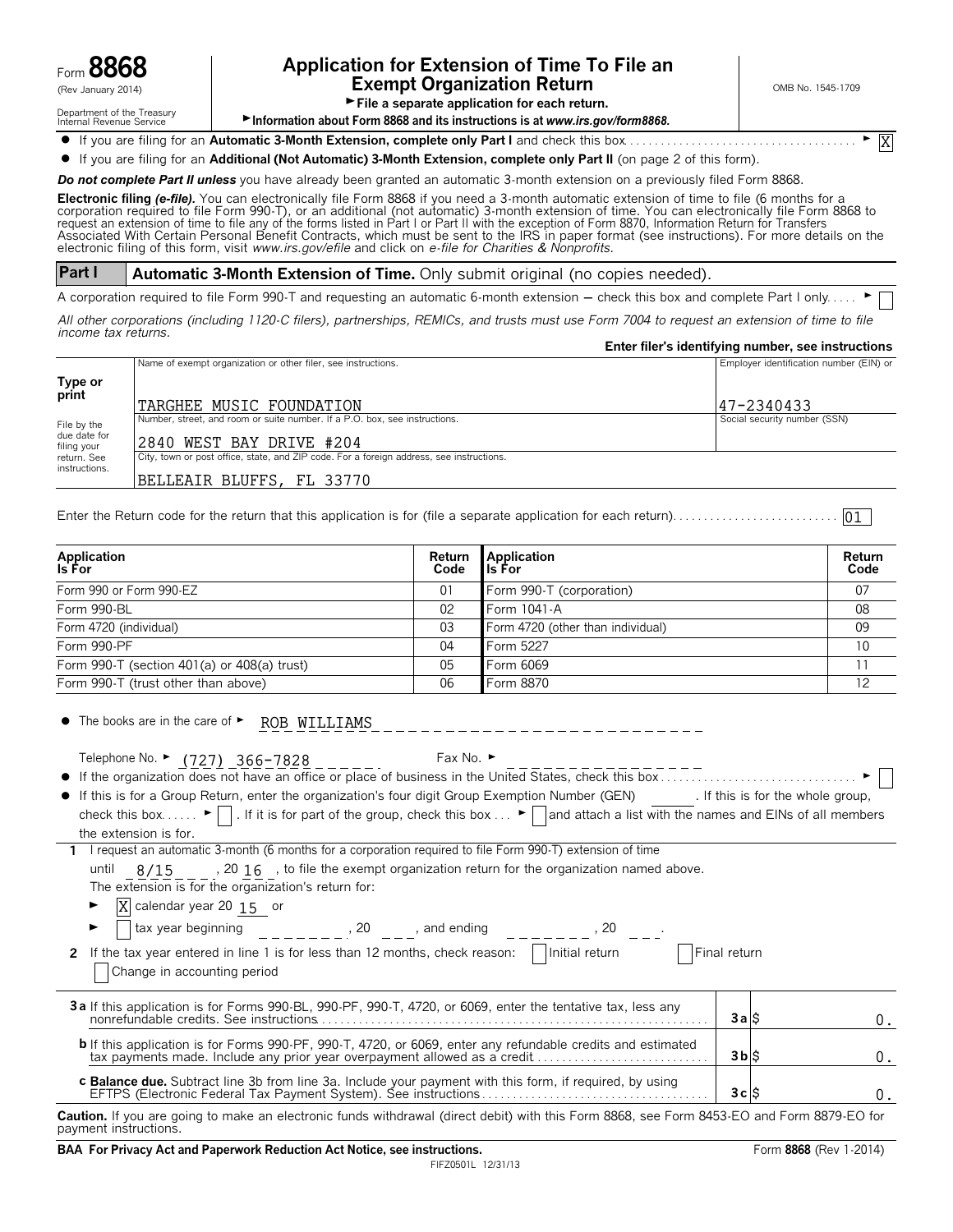Form **8868** (Rev 1-2014) Page **2** ? If you are filing for an **Additional (Not Automatic) 3-Month Extension, complete only Part II** and check this box. . . . . . . . . . . . . . . . . . . . . G **Note.** Only complete Part II if you have already been granted an automatic 3-month extension on a previously filed Form 8868. ? If you are filing for an **Automatic 3-Month Extension, complete only Part I** (on page 1). **Part II Additional (Not Automatic) 3-Month Extension of Time.** Only file the original (no copies needed). **Enter filer's identifying number, see instructions** Name of exempt organization or other filer, see instructions. The exempt of exempt organization or other filer, see instructions. **Type or print** Number, street, and room or suite number. If a P.O. box, see instructions. Social security number (SSN) File by the due date for filing your return. See instructions. City, town or post office, state, and ZIP code. For a foreign address, see instructions. Enter the Return code for the return that this application is for (file a separate application for each return). . . . . . . . . . . . . . . . . . . . . . . . . . . **Application Return Application Return Is For Code Is For Code** Form 990 or Form 990-EZ 01 Form 990-BL 02 Form 1041-A 08 Form 4720 (individual) 03 Form 4720 (other than individual) 09 Form 990-PF 04 Form 5227 10 Form 990-T (section 401(a) or 408(a) trust) 05 Form 6069 11 Form 990-T (trust other than above) 06 Form 8870 12 **STOP! Do not complete Part II if you were not already granted an automatic 3-month extension on a previously filed Form 8868.**  $\bullet$  The books are in the care of  $\triangleright$  ROB WILLIAMS Telephone No. ▶ <u>(727) 366-7828</u> \_ \_ \_ \_ \_ Fax No. ▶ ? If the organization does not have an office or place of business in the United States, check this box . . . . . . . . . . . . . . . . . . . . . . . . . . . . . . . . G ? If this is for a Group Return, enter the organization's four digit Group Exemption Number (GEN). . . . If this is for the whole group, check this box...  $\blacktriangleright$  | . If it is for part of the group, check this box  $\blacktriangleright$  | and attach a list with the names and EINs of all members the extension is for. **4** I request an additional 3-month extension of time until  $\frac{11/15}{1}$  \_ \_ \_ \_ \_ , 20  $\frac{16}{6}$ **5** For calendar year  $2015$  , or other tax year beginning  $\qquad$  \_ \_ \_ \_ \_ \_ \_ \_ \_ , 20  $\qquad$  , and ending  $\qquad$  \_ \_ \_ \_ \_ \_ \_ \_ \_ , 20  $\qquad$  . **6** If the tax year entered in line 5 is for less than 12 months, check reason:  $\Box$  Initial return  $\Box$  Final return Change in accounting period **7** State in detail why you need the extension.. TARGHEE MUSIC FOUNDATION 47-2340433 CLEARWATER, FL 33761 CORMIER & RABB CPAS PA 28163 US HIGHWAY 19 NORTH SUITE 204  $\overline{01}$ TAXPAYER RESPECTFULLY REQUESTS ADDITIONAL TIME TO GATHER INFORMATION NECESSARY TO FILE A COMPLETE AND ACCURATE TAX RETURN.

**8 a** If this application is for Forms 990-BL, 990-PF, 990-T, 4720, or 6069, enter the tentative tax, less any nonrefundable credits. See instructions. . . . . . . . . . . . . . . . . . . . . . . . . . . . . . . . . . . . . . . . . . . . . . . . . . . . . . . . . . . . . . . . **8 a** \$ **b** If this application is for Forms 990-PF, 990-T, 4720, or 6069, enter any refundable credits and estimated tax payments made. Include any prior year overpayment allowed as a credit and any amount paid previously with Form 8868. . . . . . . . . . . . . . . . . . . . . . . . . . . . . . . . . . . . . . . . . . . . . . . . . . . . . . . . . . . . . . . . . . . . . . . . . . . . **8 b** \$ **c Balance due.** Subtract line 8b from line 8a. Include your payment with this form, if required, by using EFTPS (Electronic Federal Tax Payment System). See instructions . . . . . . . . . . . . . . . . . . . . . . . . . . . . . . . . . . . . . **8 c** \$

#### **Signature and Verification must be completed for Part II only.**

Under penalties of perjury, I declare that I have examined this form, including accompanying schedules and statements, and to the best of my knowledge and belief, it is true,<br>correct, and complete, and that I am authorized

Signature  $\triangleright$   $\square$  Date  $\triangleright$  EXECUTIVE DIRECTOR Date  $\triangleright$ 

**BAA** Form 8868 (Rev 1-2014)

X